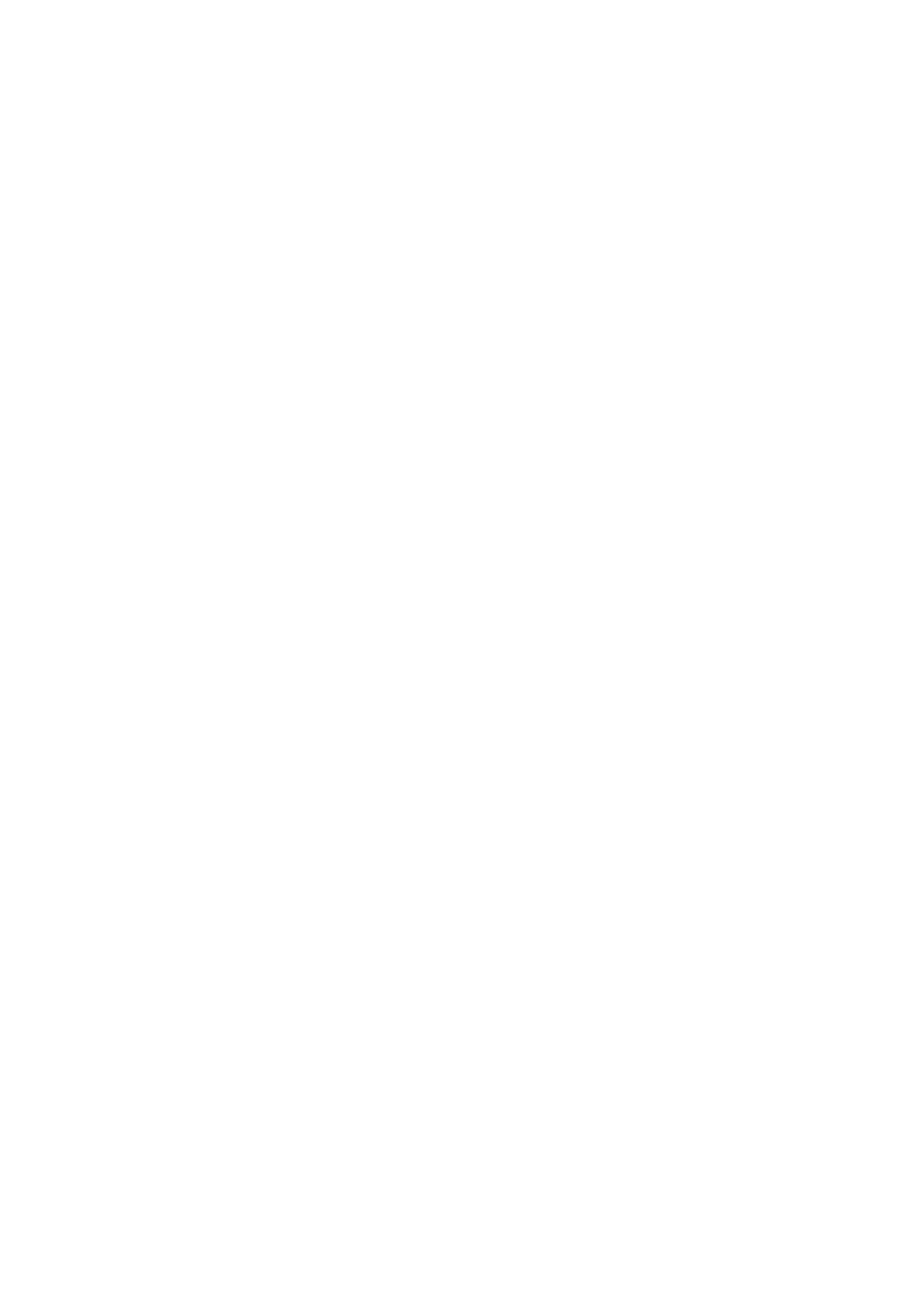# **Mediating for Reduction (On Minimizing Alternating Buchi Automata) ¨** ⋆

Parosh A. Abdulla<sup>1</sup>, Yu-Fang Chen<sup>1</sup>, Lukáš Holík<sup>2</sup>, Tomáš Vojnar<sup>2</sup>

<sup>1</sup> University of Uppsala, Sweden e-mail: {parosh,yu-fang.chen}@it.uu.se <sup>2</sup> FIT, Brno University of Technology, Czech Republic e-mail: {holik,vojnar}@fit.vutbr.cz

**Abstract.** We propose a new approach for minimizing alternating Büchi automata (ABA). The approach is based on the so called *mediated equivalence* on states of ABA, which is the maximal equivalence contained in the so called *mediated preorder*. Two states *p* and *q* can be related by the mediated preorder if there is a *mediator* (mediating state) which forward simulates *p* and backward simulates *q*. Under some further conditions, letting a computation on some word jump from *q* to *p* (due to they get collapsed) preserves the language as the automaton can anyway already accept the word without jumps by runs through the mediator. We further show how the mediated equivalence can be computed efficiently. Finally, we show that, compared to the standard forward simulation equivalence, the mediated equivalence can yield much more significant reductions when applied within the process of complementing Büchi automata where ABA are used as an intermediate model.

# **1 Introduction**

Alternating Büchi automata (ABA) are succinct state-machine representations of  $\omega$ regular languages (regular sets of infinite sequences). They are widely used in the area of formal specification and verification of non-terminating systems. One of the most prominent examples of the use of ABA is the complementation of nondeterministic Büchi automata [8]. It is an essential step of the automata-theoretic approach to model checking when the specification is given as a positive Büchi automaton  $[11]$  and also learning based model checking for liveness properties [3]. The other important usage of ABA is as the intermediate data structure for translating a linear temporal logic (LTL) specification to an automaton [6].

However, because of the compactness of  $ABA^1$ , usually the algorithms that work on them are of high complexity. For example, both the complementation and the LTL translation algorithms transform an intermediate ABA to an equivalent NBA. The transformation is exponential in the size of the input ABA. Hence, one may prefer to reduce

<sup>⋆</sup> The work was supported by the Czech Grant Agency (projects 102/07/0322 and 102/09/H042) and the Czech Ministry of Education, Youth, and Sports by the project MSM 0021630528 *Security-Oriented Research in Information Technology*.

 $<sup>1</sup>$  ABA's are exponentially more succinct than the nondeterministic ones.</sup>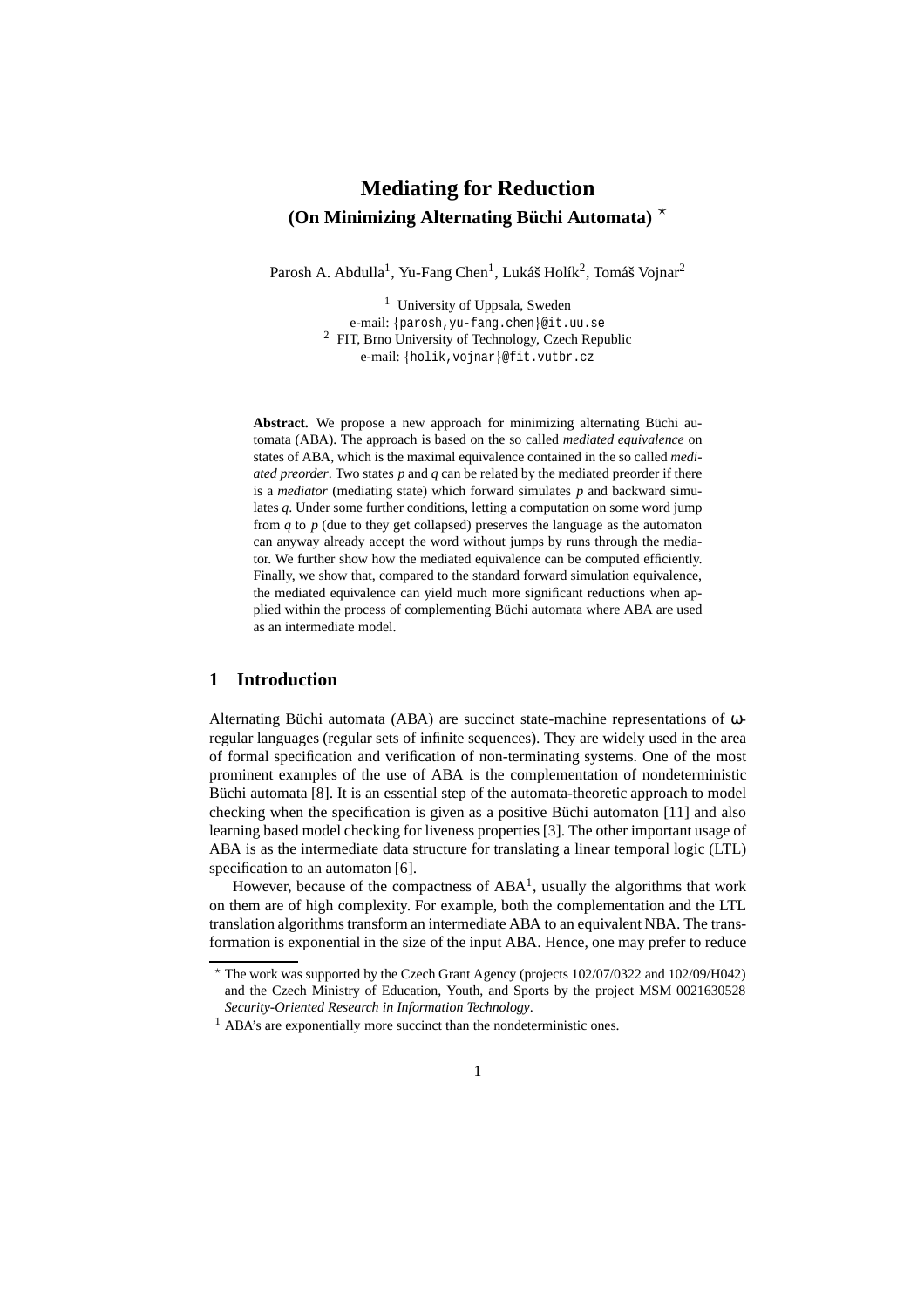the size of the ABA (with some relatively cheaper algorithm) before giving it to the exponential procedure.

In the study of Fritz and Wilke, simulation-based minimization is proven as a very effective tool for reducing the size of ABA [5]. However, they considered only *forward* simulation relations. Inspired by some previous works [1], we believe that *backward* simulation can be used for reducing the size of ABA as well. Unfortunately, as will be explained in Section 3, quotienting wrt. *backward* simulation (i.e., simplify the automaton by collapsing backward simulation equivalent states) does not preserve the language.

In this paper, we develop an approach that uses backward simulation for simplifying ABA indirectly. Instead of looking for a suitable fragment of backward simulation that can be used to reduce the number of states of an ABA, we combine backward and forward simulation to form a even coarser relation called *mediated preorder* that can be used for minimization. The performance of minimizing ABA with *mediated preorder* is evaluated on a large set of experiments. In the experiments, we apply different simulation-based minimization approaches to improve the complementation algorithm of nondeterministic Büchi automata. The experimental results show that the minimization using mediated preorder significantly outperforms the minimization using forward simulation. To be more specific, in average, mediated minimization results in a 30% better reduction in the number of states and 50% better reduction in the number of transitions than forward minimization on the intermediate ABA. Moreover, in the complemented nondeterministic Büchi automata, mediated minimization results in a 100% better reduction in the number of states and 300% better reduction in the number of transitions than forward minimization.

#### **2 Basic Definitions**

Given a finite set *X*, we use  $X^*$  to denote the set of all finite words over *X* and  $X^{\omega}$  for the set of all infinite words over *X*. The empty word is denoted  $\varepsilon$  and  $X^+ = X^* \setminus {\varepsilon}$ . The concatenation of a finite word  $u \in X^*$  and a finite or infinite word  $v \in X^* \cup X^{\omega}$  is denoted by *uv*. For a word  $w \in X^* \cup X^{\omega}$ ,  $|w|$  is the length of  $w(|w| = \infty$  if  $w \in X^{\omega}$ ),  $w_i$  is the *i*th letter of *w* and  $w^i$  the *i*th prefix of *w* (the word *u* with  $w = uv$  and  $|u| = i$ ).  $w^0 = \varepsilon$ . The concatenation of a finite word *u* and a set  $S \subseteq X^* \cup X^{\omega}$  is defined as  $uS = \{uv \mid v \in S\}.$ 

An *alternating Büchi automaton* is a tuple  $A = (\Sigma, Q, t, \delta, \alpha)$  where  $\Sigma$  is a finite alphabet, Q is a finite set of states,  $i \in Q$  is an initial state,  $\alpha \subseteq Q$  is a set of accepting states, and  $\delta: Q \times \Sigma \to 2^{2^Q}$  is a total transition function. A *transition* of  $\mathcal A$  is of the form  $p \stackrel{a}{\rightarrow} P$  where  $\widetilde{P} \in \delta(q, a)$ .

A *tree T over Q* is a subset of  $Q^+$  that contains all nonempty prefixes of each one of its elements (i.e.,  $T \cup {\{\epsilon\}}$  is prefix-closed). Furthermore, we require that *T* contains exactly one  $r \in Q$ , the *root of T* , denoted *root*(*T*). We call the elements of  $Q^+$  *paths*. For a path  $\pi q$ , we use  $leaf(\pi q)$  to denote its last element q. Define the set *branches*(*T*) ⊆  $Q^+ \cup Q^0$  such that  $\pi \in branches(T)$  iff *T* contains all prefixes of  $\pi$  and  $\pi$  is not a proper prefix of any path in *T*. In other words, a *branch of T* is either a maximal path of *T*, or it is a word from  $Q^{\omega}$  such that *T* contains all its nonempty prefixes. We use  $succ_T(\pi) = \{r \mid \pi r \in T\}$  to denote the set of successors of a path  $\pi$  in *T*, and *height*(*T*)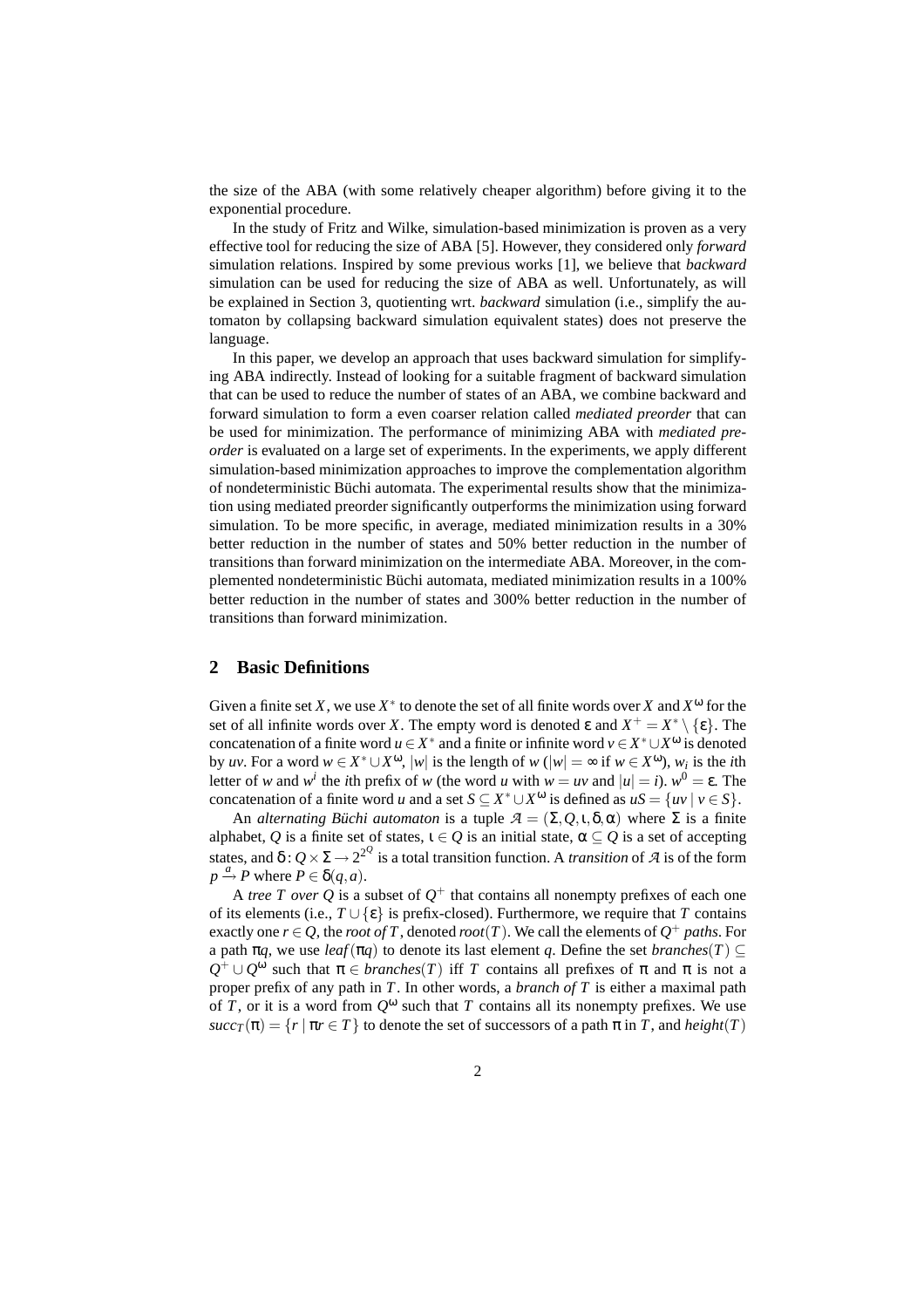to denote the length of the longest branch of *T*. The tree *U* over *Q* is a *prefix of T* iff  $U \subseteq T$  and for every  $\pi \in U$ ,  $succ_U(\pi) = succ_T(\pi)$  or  $succ_U(\pi) = \emptyset$ . The *suffix of* T defined by a path  $\pi q$  is the tree  $T(\pi q) = \{ q \psi \mid \pi q \psi \in T \}.$ 

Given a word  $w \in \Sigma^{\omega}$ , a tree *T* over *Q* is a *run of A on w*, if for every  $\pi \in T$ , *leaf*( $\pi$ )  $\frac{w_{|\pi|}}{|\pi|}$ , *succ*<sub>*T*</sub>( $\pi$ ) is a transition of *A*. Finite prefixes of *T* are called *partial runs on w*. A run *T* of *A* over *w* is *accepting* iff every infinite branch of *T* contains infinitely many accepting states. A word *w* is *accepted* by *A* from a state  $q \in Q$  iff there exists an accepting run *T* of *A* over *w* with  $root(T) = q$ . The *language of a state q*  $\in$  *Q* in *A*, denoted  $L_{\mathcal{A}}(q)$ , is the set of all words accepted by *A* from *q*. Then  $L(\mathcal{A}) = L_{\mathcal{A}}(1)$  is the *language of A*. For simplicity of presentation, we assume in the rest of the paper that δ never allows a transition of the form  $p \stackrel{a}{\rightarrow} \emptyset$ . This means that no run can contain a finite branch. Any automaton can be easily transformed into one without such transitions by adding a new accepting state *q* with  $\delta(q, a) = \{ \{q\} \}$  for every  $a \in \Sigma$  and replacing every transition  $p \xrightarrow{a} \emptyset$  by  $p \xrightarrow{a} \{q\}$ .

# **3 Simulation Relations**

In this section, we give the definitions of forward and backward simulation over ABA and discuss some of their properties. For the rest of the section, we fix an ABA  $A =$  $(\Sigma, Q, t, \delta, \alpha)$ . We define the two relations  $\preceq_\alpha$  and  $\preceq_t$  on *Q* such that  $q \preceq_\alpha r$  iff  $q \in$  $\alpha \implies r \in \alpha$  and  $q \leq_1 r$  iff  $q = 1 \implies r = 1$ . For a binary relation  $\preceq$  on a set *X*, the relation  $\preceq^{\forall \exists}$  on subsets of *X* is defined as  $Y \preceq^{\forall \exists} Z$  iff  $\forall z \in Z$ .  $\exists y \in Y$ .  $y \preceq z$ . In fact this means that the upward closure of *Z* wrt.  $\prec$  is a subset of the upward closure of *Y* wrt.  $\preceq$ .

*Forward Simulation.* A *forward simulation* on *A* is a relation  $\preceq_F \subseteq Q \times Q$  such that *p*  $\leq$ <sub>*F*</sub> *r* implies that (i)  $p \leq_{\alpha} r$  and (ii) for all  $p \stackrel{a}{\rightarrow} P$ , there exists a  $r \stackrel{a}{\rightarrow} R$  such that  $P \preceq^{\forall \exists}_{F} R$ .

For the basic properties of forward simulation, we rely on the work [7] by Gurumurthy et al. In particular, (i) there exists a unique maximal forward simulation  $\preceq_F$  on *A* which is reflexive and transitive, (ii) for any  $q, r \in Q$  such that  $q \preceq_F r$ , it holds that *L*<sub>*A*</sub>(*q*) ⊆ *L*<sub>*A*</sub>(*r*), and (iii) quotienting wrt.  $\leq$ <sub>*F*</sub> ∩  $\leq$ <sup>*F*</sup><sub>*F*</sub></sub>  $\leq$ <sup>*F*</sup> $\leq$ <sup>*F*</sup> $\leq$ *F* $\leq$ *F* $\leq$ *F* $\leq$ *F* $\leq$ *F* $\leq$ *F* $\leq$ *F* $\leq$ *F* $\leq$ *F* $\leq$ *F* $\leq$ *F* $\leq$ *F* $\leq$ *F* $\leq$ *F* 

*Backward Simulation.* Let  $\leq_F$  be a forward simulation on *A*. A *backward simulation* on *A* parameterized by  $\leq_F$  is a relation  $\leq_B$   $\subseteq Q \times Q$  such that  $p \leq_B r$  implies that (i)  $p \leq_1 r$ , (ii)  $p \leq_\alpha r$ , and (iii) for all  $q \xrightarrow{a} P \cup \{p\}$ ,  $p \notin P$ , there exists a  $s \xrightarrow{a} R \cup \{r\}$ ,  $r \notin R$ such that  $q \leq_B s$  and  $P \leq_F^{\forall \exists} R$ . The below lemma describes some properties of backward simulation.

**Lemma 1.** *For any reflexive and transitive forward simulation*  $\leq_F$  *on*  $\mathcal{A}$ *, there exists a unique maximal backward simulation*  $\leq_B$  *on*  $\mathcal A$  *parameterized* by  $\leq_F$  *that is reflexive and transitive.*

Backward simulation itself cannot be used for quotienting. In Appendix F.1, we give an example of an automaton, where quotienting using backward simulation does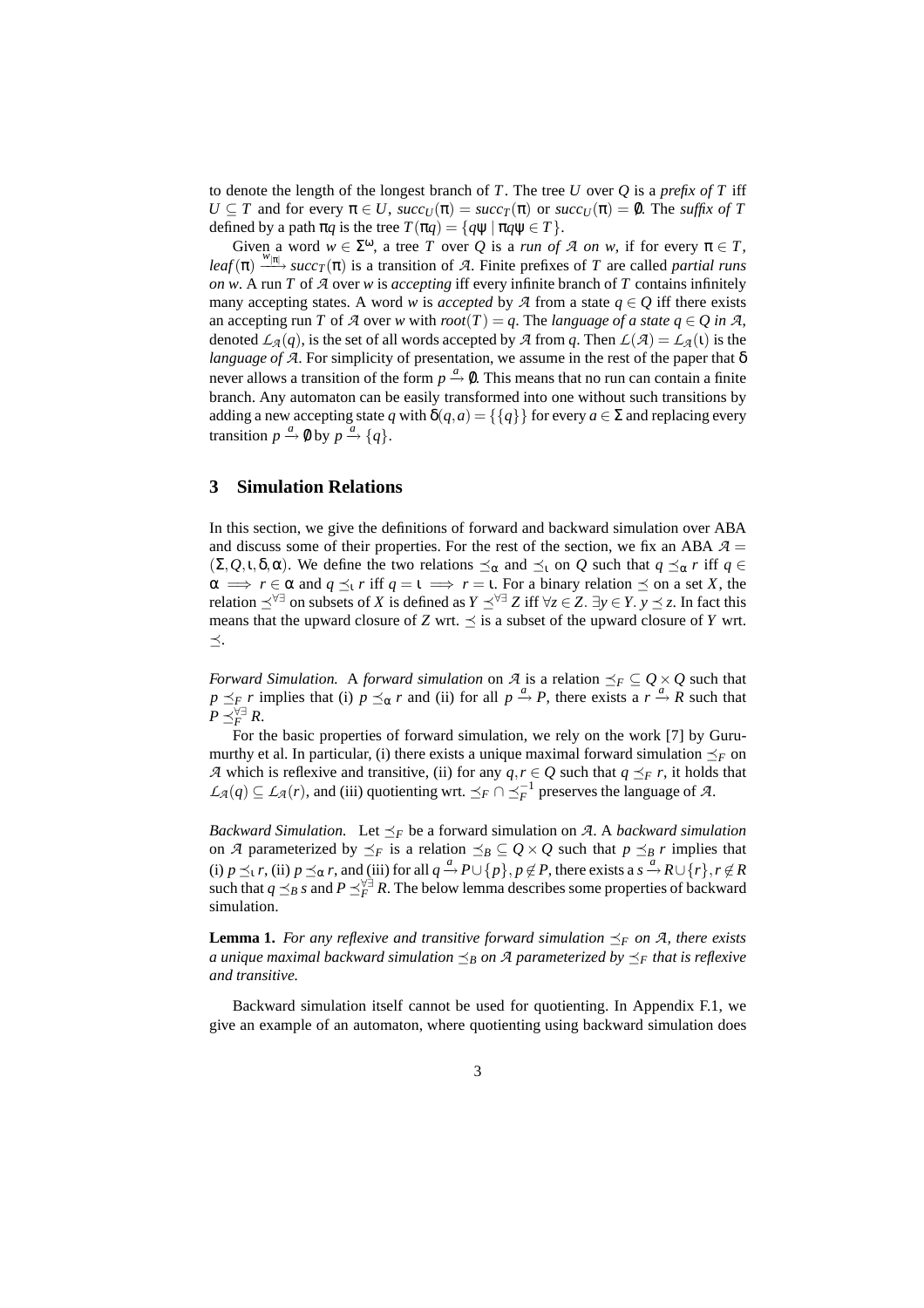

**Fig. 1.** Illustration of the lemmas

not preserve language. However, in Section 4.1, we show how backward simulation can be used to define a new relation for reducing ABA.

Let  $\leq_F$  and  $\leq_B$  be forward and backward simulations on *A*, which are both reflexive and transitive. For every  $x \in \{B,F,\alpha\},$  we extend the relation  $\preceq_x$  to  $Q^+ \times Q^+$  such that for π,  $ψ ∈ Q^+, π ⊇_x ψ$  iff  $|π| = |ψ|$  and for all  $1 ≤ i ≤ |\pi|, π_i ⊦_x ψ_i.$  We say that  $ψ$  forward simulates π,  $\psi$  backward simulates π, or  $\psi$  is more accepting than π when  $\pi \leq_F \psi$ ,  $\pi \leq_B$  $\psi$ , or  $\pi \preceq_{\alpha} \psi$ , respectively. This notation is further extended to trees. For trees *T*, *U* over *Q* and for  $x \in \{\alpha, F\}$ , we write,  $T \preceq_x U$  if *branches* $(T) \preceq_x^{\forall \exists}$  *branches* $(U)$ . Similarly, we say that *U* forward simulates *T*, or *U* is more accepting than *T* when  $T \leq_F U$ , or  $T \preceq_{\alpha} U$ , respectively. Note that  $\preceq_x$  is reflexive and transitive for all the variants of  $x \in \{F, B, \alpha\}$  defined over states, paths, or trees (this follows from the assumption that the original relations  $\preceq_F$  and  $\preceq_B$  on states are reflexive and transitive). Moreover,  $\preceq_B \subseteq \preceq_\alpha$ ,  $\preceq_B \subseteq \preceq_1$ , and  $\preceq_F \subseteq \preceq_\alpha$ .

The following two lemmas formulate properties of the simulation relations that we will use in the rest of the paper.

**Lemma 2.** *For any*  $p, r \in Q$  *with*  $p \leq_F r$  *and a partial run T of A on*  $w \in \Sigma^{\omega}$  *with the root p, there is a partial run U of A on w with the root r such that*  $T \prec_F U$ *.* 

For a tree *T* over *Q*,  $\pi \in T$ , and  $1 \le i \le |\pi|$ , the set  $T \ominus_i \pi$  is the union of branches of  $\text{suffix trees } T(\pi^i q), q \in \textit{succ}_T(\pi^i), \text{with the branches of the suffix tree } T(\pi^{i+1}) \text{ excluded.}$ Formally, let  $Q^i = succ_T(\pi^i)\setminus\{\pi_{i+1}\}$  be the set of all successors of  $\pi^i$  in  $T$  without the successor continuing in  $\pi$ . Then  $T \ominus_i \pi = \bigcup_{q \in Q^i} branches(T(\pi^i q))$ .

**Lemma 3.** *For any p,r*  $\in$  *Q with p*  $\leq_B$ *r, a partial run T of A on w*  $\in$   $\Sigma^{\omega}$  *and*  $\pi$   $\in$ *branches*(*T*) *with leaf*( $\pi$ ) = *p, there is a partial run U of A on w and*  $\psi \in$  *branches*(*U*) *with leaf*  $(\psi) = r$  *such that*  $\pi \leq_B \psi$ *, and for all*  $1 \leq i \leq |\pi|$ *, T*  $\ominus_i \pi \leq_F^{\forall \exists} U \ominus_i \psi$ *.*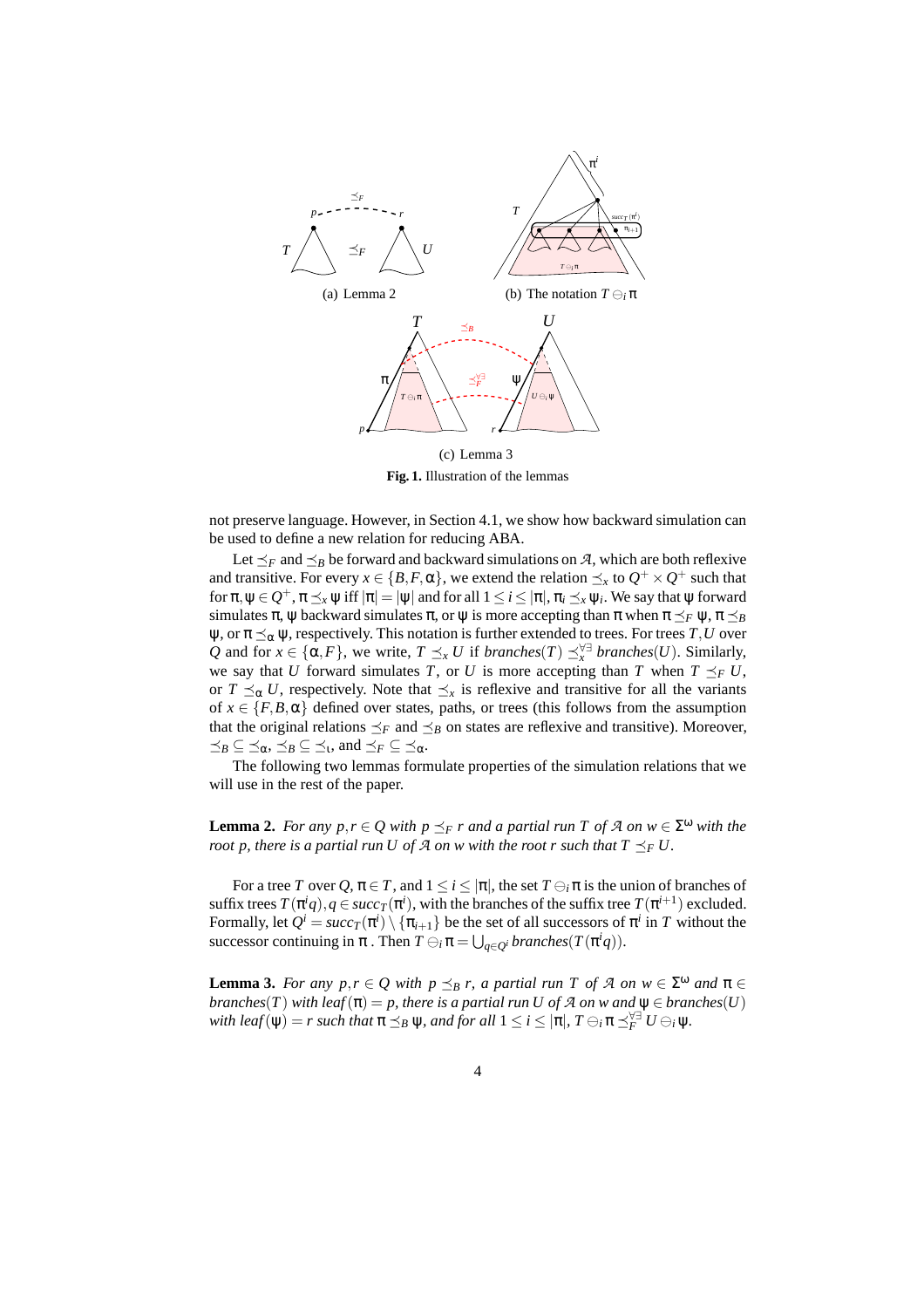## **4 Mediated Equivalence and Quotienting**

Here we discuss the possibility of an indirect use of backward simulation for simplifying ABA via quotienting. We do not look for a suitable fragment of backward simulation only. Instead, we (1) combine backward and forward simulation to form an equivalence that subsumes both backward and forward simulation equivalence and (2) take a certain fragment of this equivalence, called *mediated equivalence*, that can be used for quotienting.

#### **4.1 The Notion and Intuition of Mediated Equivalence**

Collapsing states of an automaton wrt. some equivalence allows a run that arrives to some state to *jump* to another equivalent state and continue from there. Alternatively, this can be viewed as *extending* the source state of the jump by the outgoing transitions of the target state<sup>2</sup>. The equivalence must have the property that the language is not increased even when the jumps (or, alternatively, transition extensions) are allowed. This is what we aim at when introducing the *mediated equivalence*  $\equiv_M$  based on a so called *mediated preorder*  $\preceq_M$ . The mediated preorder  $\preceq_M$  will in particular be defined as a suitable transitive fragment of  $\preceq_F \circ \preceq_B^{-1}$  in the following.

The intuition behind allowing a run to jump from a state *r* to a state *q* such that  $q \leq_F$  $\circ$   $\leq_B^{-1}$  *r* is the existence of the so called *mediator*, i.e., a state s such that  $q \leq_F s \leq_B^{-1}$ *r* (see Figure 2(a)). The state *s* can be reached in the same way and in the same context<sup>3</sup> as *r*, and, at the same time, the automaton can continue from *s* in the same way as from *q*. Hence, intuitively, the newly allowed run based on the jump from *r* to *q* does not add anything to the language because it can anyway be realized through *s* without jumps.

Unfortunately, the relation  $\preceq_F \circ \preceq_B^{-1}$  cannot be directly used as it is not transitive, and taking its symmetric closure would thus not yield an equivalence. We thus have to take some of its *transitive fragments*. This is natural as if the automaton can safely jump from  $q_1$  to  $q_2$  and from  $q_2$  to  $q_3$ , it should be able to safely jump from  $q_1$  to  $q_3$  too.

This is, however, still not enough. Not all of the transitive fragment of  $\preceq_F \circ \preceq_B^{-1}$ can be used for quotienting. We can only take a fragment  $\preceq_M$  that is *forward extensible*, meaning that if  $q_1 \preceq_M q_2 \preceq_F q_3$ , then  $q_1 \preceq_M q_3$ . The intuitive meaning of this requirement is the following. When a run jumps from *r* to *q*, it may be the case that *r* is again reached later on or it appears in the context of itself (cf. Figure  $2(b)$ ). If *r* is reached in the continuation of the run from  $q$ , the mediated preorder assures that there is some state *y* in the run continuing from the mediator *s* that forward simulates *r*. Similarly, if the context of  $r$  contains another occurrence of  $r$ , there is some state  $y$  in the context of *s* that forward simulates *r*. However, this forward simulation is in general guaranteed to hold only when no further jumps are allowed. In order to guarantee a possibility of further simulation, we require that if the computation is allowed to jump from *r* to *q*, it is allowed to jump from *y* to *q* too.

<sup>&</sup>lt;sup>2</sup> The first view is better when explaining the intuition whereas the other is easier to be used in proofs.

<sup>3</sup> If a state *s* is a leaf of a partial run, then by a *context* of *s* we mean all the other leaves of the partial run.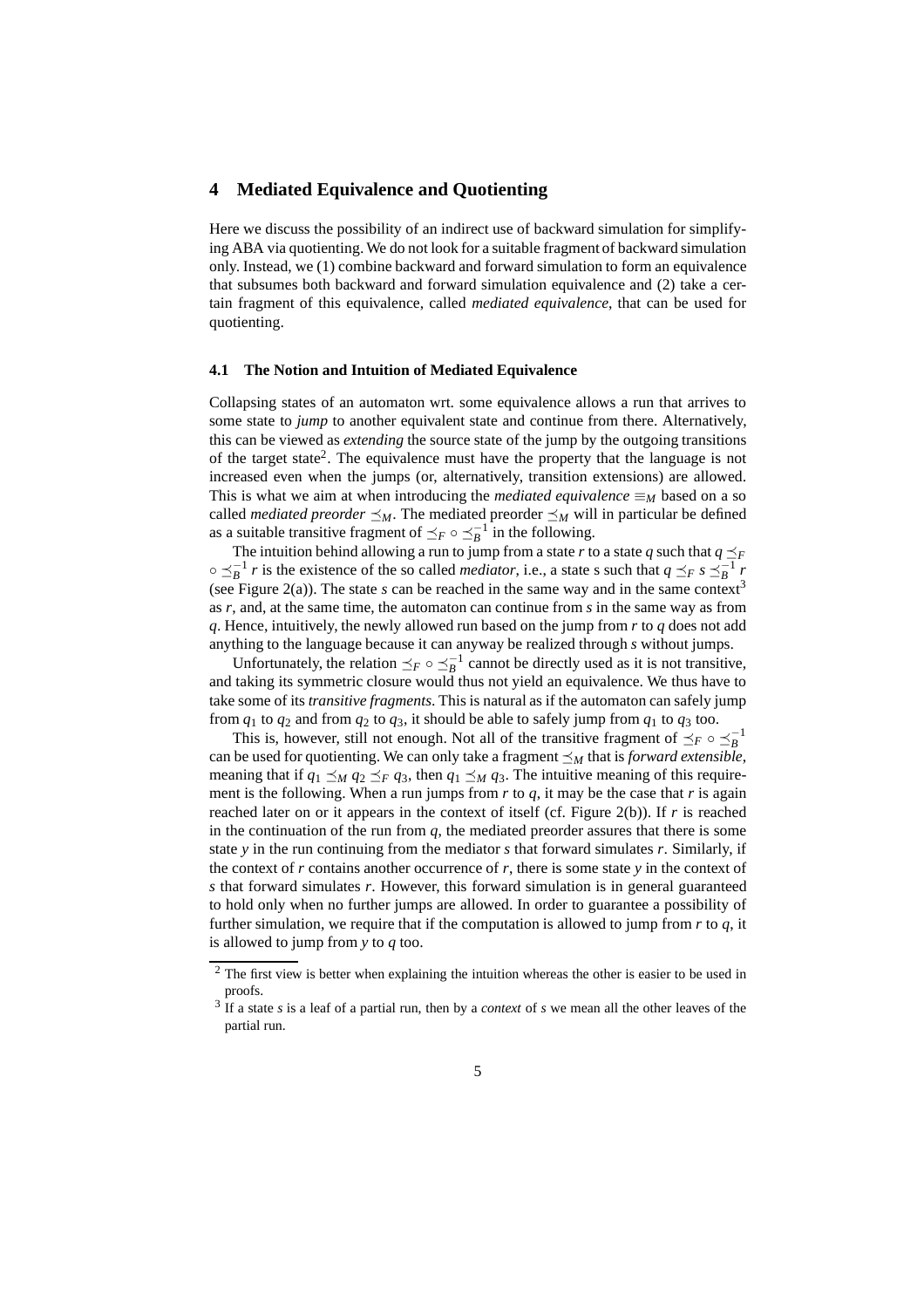

**Fig. 2.** Basic Intuition Behind Mediated Equivalence

Finally, to make the mediated equivalence applicable, we must pose one more requirement. Namely, we require that the transitions of the given ABA are not  $\leq_F$ *ambiguous*, meaning that no two states on the right hand side of a transition are forward equivalent. Intuitively, allowing such transitions goes against the spirit of the backward simulation. For a mediator *p* to backward simulate a state *r* wrt. rules  $\rho_1 : p' \stackrel{a}{\rightarrow}$  $P \cup \{p\}$ ,  $p \notin P$ , and  $\rho_2 : r' \stackrel{a}{\rightarrow} R \cup \{r\}$ ,  $r \notin R$ , it must be the case that each state *x* in the context *P* of *p* within  $\rho_1$  is less restrictive (i.e., forward bigger) than some state *y* in the context *R* of *r* within  $\rho_2$ . The state *r* itself is not taken into account when looking for *y* because we aim at extending its behaviour by collapsing (and it could then become less restrictive than the appropriate *x*). In the case of  $\preceq_F$ -ambiguity, the spirit of this restriction is in a sense broken since the forward behaviour of *r* may still be taken into account when checking that the context of *p* is less restrictive than that of *r*. This is because the behaviour of  $r$  appears in  $R$  as the behaviour of some other state  $r''$  too. Consequently, *r* and *r* ′′ may back up each other in a circular way when checking the restrictiveness of the contexts within the construction of the backward simulation. Both of them can then seem extensible, but once their behaviour gets extended, the restriction of their context based on their own original behaviour is lost, which may then increase the language (an example of such a scenario is given in Appendix F.2). However, in Section 5, we show that  $\prec_F$ -ambiguity can be efficiently removed.

*Mediated Preorder and Equivalence.* Let  $\preceq_F$  be a reflexive and transitive forward simulation on  $\mathcal{A}$ , and  $\leq_B$  a reflexive and transitive backward simulation on  $\mathcal{A}$  parameterized by  $\leq_F$ . A preorder  $\leq_M \subseteq \leq_F \circ \leq_B^{-1}$  such that for all  $q, r, s \in Q$ ,  $q \leq_M r \leq_F s$  implies *q*  $\leq$  *M s*, is a *mediated preorder* induced by  $\leq$  *F* and  $\leq$  *B*. The relation  $\equiv$  *M* =  $\leq$  *M*  $\cap$   $\leq$   $\leq$  *M* is then a *mediated equivalence* induced by  $\preceq_F$  and  $\preceq_B$ .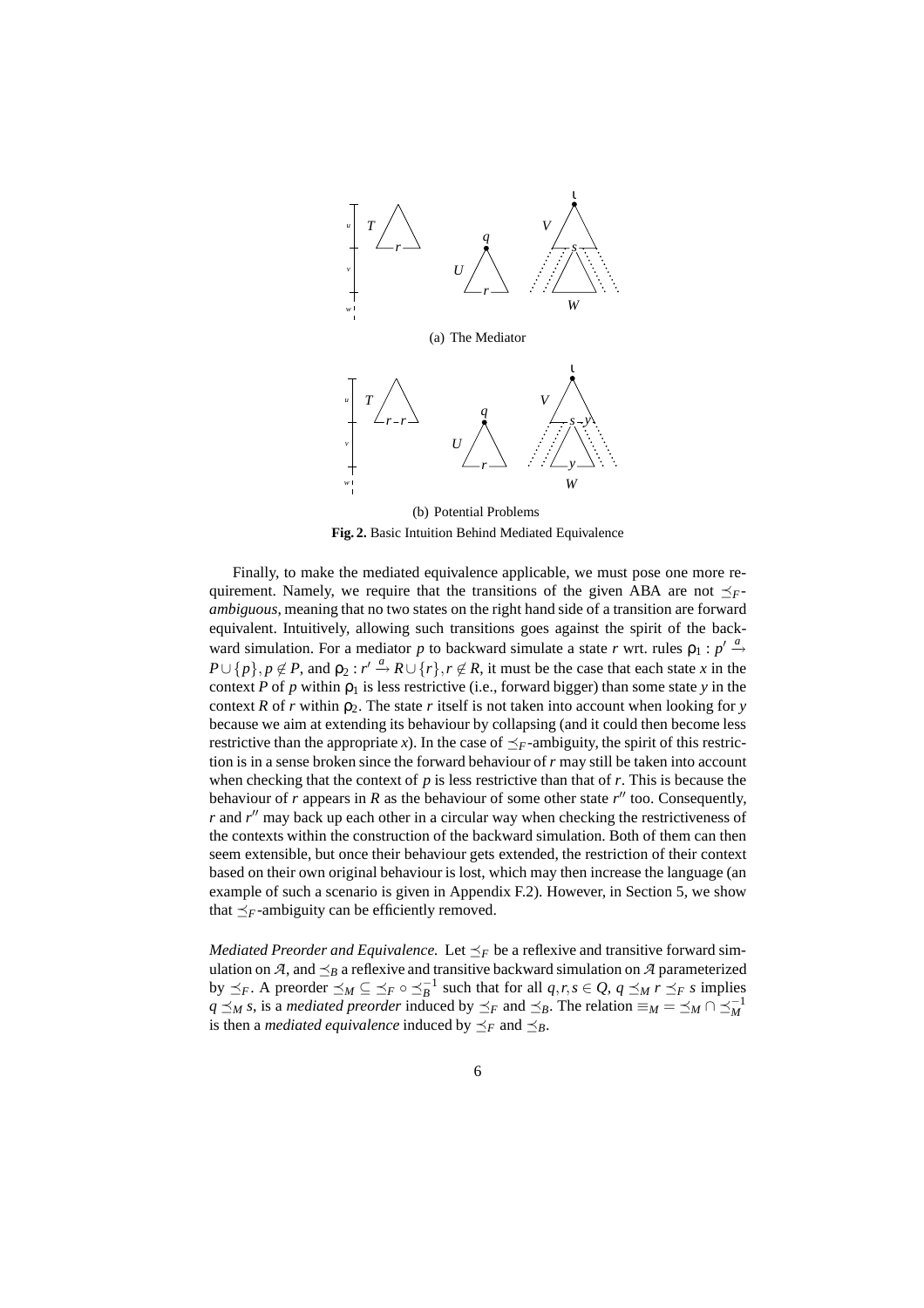**Lemma 4.** [2] There is a unique maximal mediated preorder  $\preceq_M$  induced by  $\preceq_F$  and  $\preceq_B$ *.* 

#### **4.2 Extending Automata According to Mediated Preorder Preserves Language**

*Quotient Automata versus Extended Automata.* We first show that quotienting can be seen as a simpler operation of adding transitions and accepting states. Let  $A =$  $(\Sigma, Q, \iota, \delta, \alpha)$  be an ABA and let  $\equiv$  be an equivalence on *Q* such that  $\equiv$  =  $\preceq$   $\cap$   $\preceq$ <sup>-1</sup> for some preorder  $\leq$ . Let the automaton  $\mathcal{A}/\equiv$  be the quotient of  $\mathcal{A}$  wrt.  $\equiv$  that arises by merging  $\equiv$ -equivalent states of *A*, and let  $A^+$  be the automaton extended according to  $\prec$ , that is created as follows: for every two states *q*,*r* of *A* with  $q \prec r$ , (i) add all outgoing transitions of *q* to *r*, (ii) if  $q \equiv r$  and *q* is final, make *r* final.

The automata  $A/\equiv$  and  $A^+$  are formally defined as follows. Let  $Q/\equiv$  denote the quotient of *Q* wrt.  $\equiv$ , and let [*q*] denote the equivalence class of  $\equiv$  containing *q*. Then  $A/\equiv = (\Sigma, \widetilde{Q}/\equiv, [1], \delta/\equiv, \{[q] \mid q \in \alpha\})$  and  $A^+ = (\Sigma, Q, \delta^+, \iota, \alpha^+),$  where  $\alpha^+ = \{p \mid \delta\}$  $\exists q \in \alpha$ .  $q \equiv p$ } and, for each  $a \in \Sigma$ ,  $q \in Q$ ,  $\delta / \equiv ([q], a) = \bigcup_{p \in [q]} \{ \{ [p'] \mid p' \in P \} \}$  $P \in \delta(p,a)$ } and  $\delta^+(q,a) = \bigcup_{p \in Q \land p \preceq q} \delta(p,a)$ . It is not difficult to show that  $L(\mathcal{A}/\equiv) \subseteq$  $L(A^+)$  (see Lemma 8 in the appendix). Hence, if adding transitions and accepting states according to  $\leq$  preserves the language, then quotienting according to  $\equiv$  preserves the language too.

*Language Preservation by Mediated Equivalence.* We now give a sketch of the proof that extending automata according to the mediated preorder preserves the language. The full proofs can be found in Appendix D. For the rest of the section, we fix an ABA  $A = (\Sigma, Q, t, \delta, \alpha)$ , a reflexive and transitive forward simulation  $\preceq_F$  on A such that *A* is  $\leq_F$ -unambiguous, and a reflexive and transitive backward simulation  $\leq_B$  on *A* parameterized by  $\preceq_F$ . Let  $\preceq_M$  be a mediated preorder induced by  $\preceq_F$  and  $\preceq_B$ , and let  $A^+$  be the automaton extended according to  $\leq_M$ . Let  $\equiv_M = \leq_M \cap \leq_M^{-1}$ .

We want to prove that  $L(\mathcal{A}^+) = L(\mathcal{A})$ . The nontrivial part is showing that  $L(\mathcal{A}^+) \subseteq$ *L*(*A*)—the converse is obvious. To prove *L*(*A*<sup>+</sup>) ⊆ *L*(*A*), we need to show that, for every accepting run of  $A^+$  on a word *w*, there is an accepting run of  $A$  on *w*. We proceed as follows. We first prove Lemma 5, which shows how partial runs of *A* with an increased power of their leaves (wrt.  $\leq_F$ ) can be built incrementally from other runs of *A*, bridging the gap between *A* and  $\overline{A}^+$ . Then we prove Lemma 7 saying that, for every partial run on a word *w* of  $A^+$ , there is a partial run of  $A$  on *w* that is more accepting (recall that partial runs are finite). By carry this result over to infinite runs we get the proof of Theorem 1.

Consider a partial run *T* of *A* on a word *w*, we choose for each leaf *p* of *T* an  $\leq_M$ smaller state  $p'$ . Suppose that we allow  $p$  to make one step using the transitions of  $p'$ or to become accepting if  $p'$  is accepting and  $p' \equiv_M p$ . (Thus, we give the leaves of *T* a part of the power they would have in  $A^+$ ). We will show that there exists a partial run *U* of  $A$  on  $w$  such that (1) it is more accepting than  $T$ , and (2) the leaves of  $U$  can mimic the next step of the leaves of *T* even if the leaves of *T* use their extended power.

The above is formalized in Lemma 5 using the following notation. For a partial run *T* of *A* on *w*, we define *ext* as an *extension function* that assigns to every branch  $\pi$  of *T* a state  $ext(\pi)$  such that  $ext(\pi) \preceq_M leaf(\pi)$ .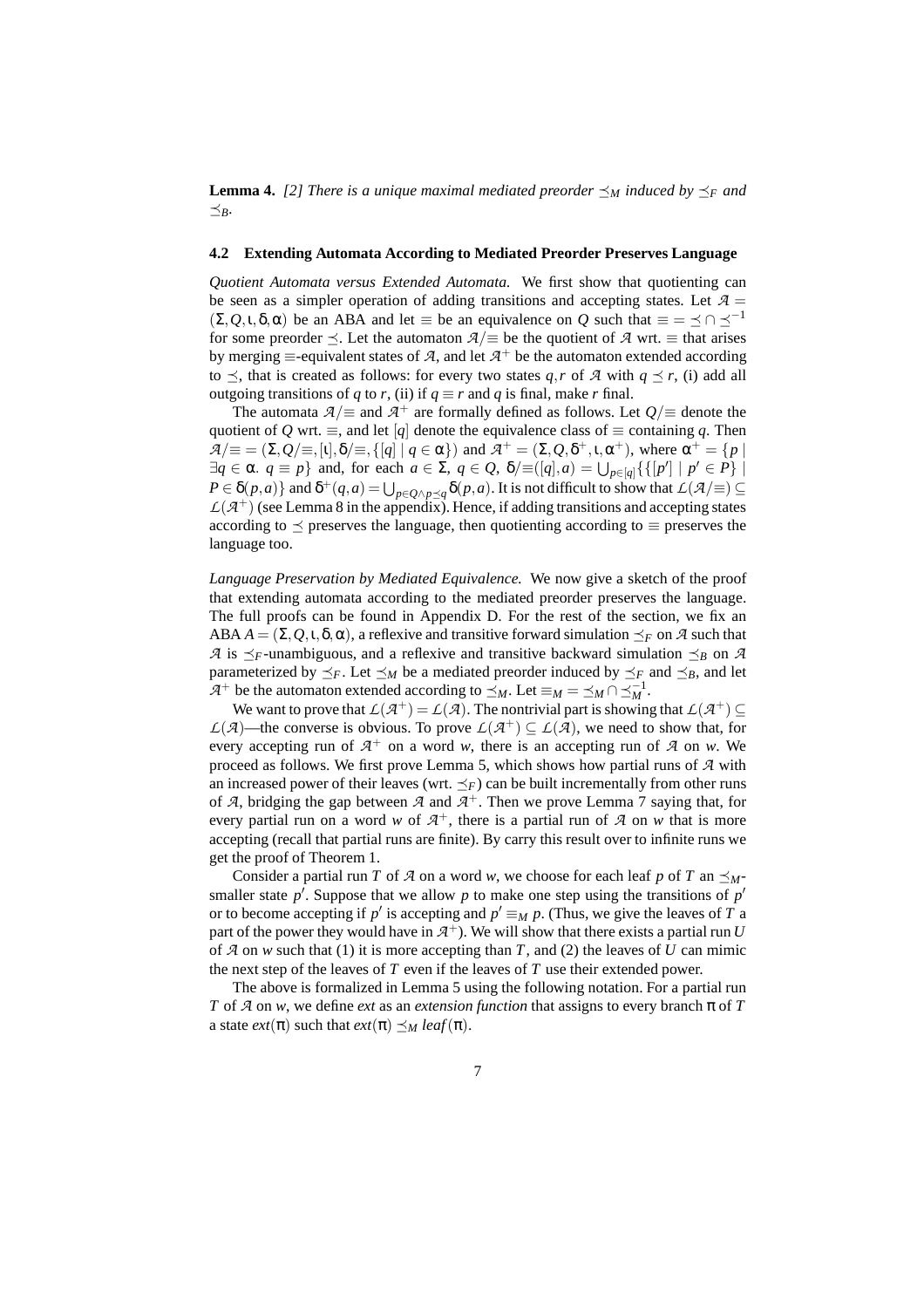Let *U* be a partial run of *A* on *w*. For two branches  $\psi \in branches(T)$  and  $\pi \in$ *branches*(*U*), we say that  $\psi$  *strongly covers*  $\pi$  wrt. *ext*, denoted  $\pi \preceq_{ext} \psi$ , iff  $\pi \preceq_{\alpha} \psi$  and  $ext(\pi) \leq_F \text{leaf}(\psi)$ . Similarly, we say that  $\psi$  *weakly covers*  $\pi$  wrt. *ext*, denoted  $\pi \leq_{w-\text{ext}}$  $\psi$ , iff  $\pi \preceq_{\alpha} \psi$  and  $ext(\pi) \preceq_M leaf(\psi)$ . We extend the concept of covering to partial runs as follows. We write  $T \preceq_{ext} U$  (*U strongly covers T wrt. ext)* iff *branches*(*T*)  $\preceq_{ext}^{\forall \exists}$ *branches*(*U*) and *root*(*T*)  $\leq_B$  *root*(*U*). Likewise, we write  $T \leq_{\text{w-ext}} U$  (*U* weakly covers *T* wrt. *ext*) iff *branches*(*T*)  $\preceq^{\forall \exists}_{w \text{-} ext}$  *branches*(*U*) and *root*(*T*)  $\preceq_B root$  *root*(*U*). Note that we have  $\leq_{ext} \subseteq \leq_{w-ext}$  for branches as well for partial runs because  $\leq_F \subseteq \leq_M$ . So, the strong covering implies the weak one.

**Lemma 5.** *For any partial run T of A on a word w with an extension function ext, there is a partial run U of A on w with*  $T \preceq_{ext} U$ .

Proving Lemma 5 is the most intricate part of the proof of Theorem 1. We introduce the concepts used within the proof of Lemma 5 and provide an overview of the proof.

If  $T \leq_{ext} T$ , we are done as in the statement of the lemma, we can take *T* to be *U*. So, suppose that *T*  $\not\preceq_{ext}$  *T*. Observe that  $root(T) \preceq_B root(T)$ , and every branch of *T* weakly covers itself, which means that  $T \leq_{w\text{-}ext} T$ . We will show how to reach U by a chain of partial runs derived from *T*. The partial runs within the chain will all weakly cover *T*. Runs further from *T* will in some sense cover *T* more strongly than the runs closer to *T*. The last partial run of the chain will cover *T* strongly. To do this, we need a suitable measure that, for a partial run *V* of *A* on *w* with  $T \leq_{w\text{-}ext} V$ , tells us how strongly *V* covers *T*.

To define the measure, we concentrate on branches of *V* that cause that *V* does not cover *T* strongly. These are branches  $\psi \in branches(V)$  for which there is no  $\pi \in$ *branches*(*T*) with  $\pi \leq_{ext} \psi$  (there are only some  $\pi \in branches(T)$  with  $\pi \leq_{w-ext} \psi$ ). We call them *strict weakly covering branches*. Let  $sw_T(V)$  denote the tree which is the subset of *V* containing prefixes of strict weakly covering branches of *V* wrt. *T*. Note that  $T \leq_{ext} V$  iff *V* contains no strict weakly covering branches, which is equivalent to  $sw_T(V) = 0$ . For a partial run *W* of *A* on *w*, we will define which of *V* and *W* cover *T* more strongly by comparing  $sw_T(V)$  and  $sw_T(W)$ . For this, we need the following definitions.

Given a tree *X* over *Q* and  $\tau \in X$ , we define the *tree decomposition* of *X* according to  $\tau$  as the sequence of sets of paths  $\langle \tau, X \rangle = X \ominus_1 \tau, X \ominus_2 \tau, \ldots, X \ominus_{|\tau|} \tau$ . We also let  $\langle \epsilon, X \rangle = branches(X)$ , which is a sequence of length 1. Notice that under the condition that  $\tau \not\in branches(X), \, \langle \tau,X \rangle = \emptyset \dots \emptyset$  implies that  $X = \emptyset^4.$ 

Let  $\tau_V \in V \cup \{\varepsilon\}$  and  $\tau_W \in W \cup \{\varepsilon\}$  be such that  $\tau_V \notin branches(\mathsf{sw}_T(V))$  and  $\tau_W \notin$ *branches*(sw<sub>T</sub>(W)). We say that *W covers T more strongly* than *V* wrt.  $\tau_V$  and  $\tau_W$ , denoted  $V \prec^T_{\tau_V, \tau_W} W$ , iff  $root(V) \preceq_B root(W)$  and  $\langle \tau_V, sw_T(V) \rangle \sqsubset \langle \tau_W, sw_T(W) \rangle$ , where ⊏ is a binary relation on sequences of sets of paths defined as follows.

For two sets of paths *P* and *P'*, we use  $P \prec_F^{\forall \exists} P'$  to denote that  $P \preceq_F^{\forall \exists} P'$  but not *P*<sup> $'$ </sup>  $\preceq^{\forall\exists}_{F} P$ . In other words, the upward closure of *P*<sup> $'$ </sup> wrt.  $\preceq_F$  is a proper subset of the

<sup>&</sup>lt;sup>4</sup> Note that if  $\tau \in branches(X), \langle \tau, X \rangle = \emptyset$ ...0 does not imply  $X = \emptyset$  as  $\tau$  could be the only branch of *X*. This is important as for a partial run *Y* and  $\tau' \in Y$ , if  $\tau' \notin branches(Y)$ , the implications  $\langle \tau', s w_T(Y) \rangle = \emptyset \dots \emptyset \implies sw_T(Y) = \emptyset \implies T \preceq_{ext} Y$  hold. However, the first implication does not hold if  $\tau' \in branches(Y)$ .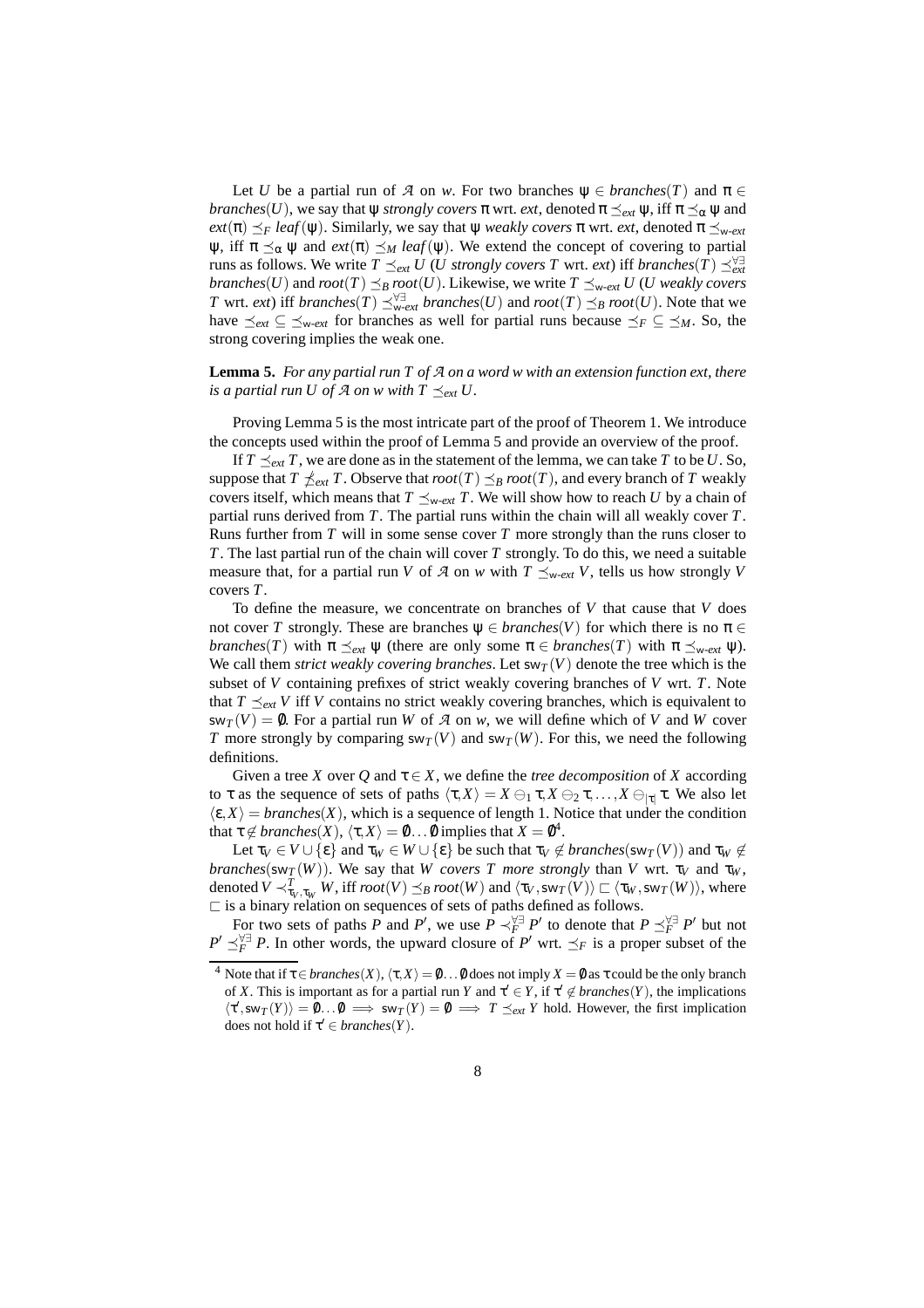upward closure of *P* wrt.  $\preceq_F$ . Then, for  $S, S' \in (2^Q)^*$ ,  $S \sqsubset S'$  iff there is some  $k \in \mathbb{N}, k \leq$  $\min\{|S|,|S'|\}$ , such that  $S_k \prec_F^{\forall\exists} S'_k$  and for all  $1 \leq j < k$ ,  $S_j \preceq_F^{\forall\exists} S'_j$ . It is not hard to show that the relation  $\sqsubset$  is a partial order. Observe that  $\sqsubset$  does not allow infinite increasing chains of sequences where the length of the sequences is bounded by some constant. Moreover,  $S \sqsubset \emptyset \dots \emptyset$  for every sequence  $S \neq \emptyset \dots \emptyset$ .

**Lemma 6.** *Given a partial run V of A on w s.t.*  $T \leq_{w\text{-}ext} V$ ,  $T \nleq_{ext} V$ , and  $\tau_V \in V \cup \{\varepsilon\}$ *with*  $\tau_V \notin branches(\mathsf{sw}_T(V))$ , we can construct a partial run W of A on w with  $T \preceq_{w-\text{ext}}$ *W* and a path  $\tau_W \in W$  with  $\tau_W \notin branches(\mathsf{sw}_T(W))$  such that  $V \prec^T_{\tau_V,\tau_W} W$ .

*Proof (Sketch).* The proof of Lemma 6 relies on Lemma 3 and the definition of  $\preceq_M$ . We first choose a suitable branch  $\pi$  of  $sw_T(V)$  as follows. Let  $1 \leq k \leq |\tau_V|$  be some index such that  $sw_T(V) \ominus_k \tau_V$  is nonempty. If  $\tau_V = \varepsilon$ , then  $k = 1$ . We choose some  $\pi' \in$  $\mathsf{sw}_T(V) \ominus_k \tau_V$  which is minimal wrt.  $\preceq_F$ , meaning that there is no  $\pi'' \in \mathsf{sw}_T(V) \ominus_k \tau_V$ different from  $\pi'$  such that  $\pi'' \preceq_F \pi'$ . We put  $\pi = \tau_V^k \pi'$ . We note that this is the place where we use the  $\preceq_F$ -unambiguity assumption. If  $\mathcal A$  was  $\preceq_F$ -ambiguous, there need not be a *k* such that sw $_T(V) \ominus_k \tau_V$  contains a minimal element wrt.  $\preceq_F$ .

From *ext*( $\pi$ )  $\preceq_M$  *leaf*( $\pi$ ), there is a mediator *s* with *ext*( $\pi$ )  $\preceq_F$  *s*  $\succeq_B$  *leaf*( $\pi$ ). We apply Lemma 3 to *V*,  $\pi$ , *leaf*( $\pi$ ) and *s*, which give us a partial run *W* and  $\psi \in branches(W)$ with  $leaf(\psi) = s$  such that  $\pi \leq_B \psi$ , and for all  $1 \leq i \leq |\pi|$ ,  $V \ominus_i \pi \leq_F^{\forall \exists} W \ominus_i \psi$ . Let  $\tau_W = \psi$ . The proof can be concluded by showing the following: (i)  $T \leq_{w-\text{ext}} W$ , (ii)  $\tau_W \notin$  $\forall b$  *ranches*(sw $_T(W)$ ), and (iii)  $\langle \tau_V, \text{sw}_T(V) \rangle \sqsubset \langle \tau_W, \text{sw}_T(W) \rangle$ , which implies  $V \prec^T_{\tau_V, \tau_W} W$ . ⊓⊔

Now we construct a run *U* strongly covering *T* as follows. Starting from *T* and ε, we can construct a chain *T*  $\prec^T_{\epsilon, \tau_1} T_1 \prec^T_{\tau_1, \tau_2} T_2 \prec^T_{\tau_2, \tau_3} T_3$ ... by successively applying Lemma 6. For each *i*,  $\tau_i \in T_i$ ,  $\tau_i \notin branches(sw_T(T_i))$ , and  $T \preceq_{w-ext} T_i$ . Observe that by the definition of stronger covering, we have that  $\langle \epsilon, sw_T(T) \rangle \sqsubset \langle \tau_1, sw_T(T_1) \rangle \sqsubset$  $\langle \tau_2, \text{sw}_T(T_2) \rangle \subset \langle \tau_3, \text{sw}_T(T_3) \rangle \dots$  Notice that, for each *i*, as  $T \preceq_{\text{w-ext}} T_i$ , height $(T_i)$ *height*(*T*). Therefore the length of  $\tau$ *i* as well as the length of  $\langle \tau$ *i*,  $sw_T(T_i) \rangle$  are bounded by *height*(*T*).

Recall that (i) the relation  $\Gamma$  is a partial order, (ii) that  $\Gamma$  does not allow infinite increasing chains of sequences where the length of the sequences is bounded by some constant, and (iii) that  $S \subseteq \emptyset \dots \emptyset$  for every sequence  $S \neq \emptyset \dots \emptyset$ . This means that after a finite number of steps, this chain must arrive to its last  $T_k$  and  $\tau_k$  with  $\langle \tau_k, s w_T(T_k) \rangle =$ 0...0. This means that  $sw_T(T_k) = 0$ , which implies that  $T \leq_{ext} T_k$ . We can put  $U = T_k$ and Lemma 5 is proven.

Now we can use Lemma 5 to prove Lemma 7. It relates partial runs of  $A^+$  with partial runs of *A* by the relation  $\leq_{\alpha^+\Rightarrow\alpha}$  defined as follows. For two states *q* and *r*, *q*  $\preceq_{\alpha^+ \Rightarrow \alpha} p$  iff *q* ∈ α<sup>+</sup>  $\implies p \in \alpha$ . For two paths π,  $\psi \in \mathcal{Q}^+$ , π  $\preceq_{\alpha^+ \Rightarrow \alpha} \psi$  iff  $|\pi| = |\psi|$ and for all  $1\leq i\leq |\pi|,$   $\pi_i\in \alpha^+\implies \psi_i\in \alpha.$  Finally, for finite trees  $T$  and  $U$  over  $Q$ , we  $u$ se  $T \preceq_{\alpha^+ \Rightarrow \alpha} U$  to denote that  $branches(T) \preceq^{\forall \exists}_{\alpha^+ \Rightarrow \alpha} branches(U)$ .

**Lemma 7.** *For any partial run T of*  $A^+$  *on*  $w \in \Sigma^\omega$ *, there exists a partial run U of*  $A$ *on w such that root*(*T*)  $\leq_B$  *root*(*U*) *and*  $T \leq_{\alpha^+ \Rightarrow \alpha} U$ .

The proof of Lemma 7 is done by induction on the structure of *T*, where the induction step employs Lemma 5 (which bridges the gap between *A* <sup>+</sup> and *A* by showing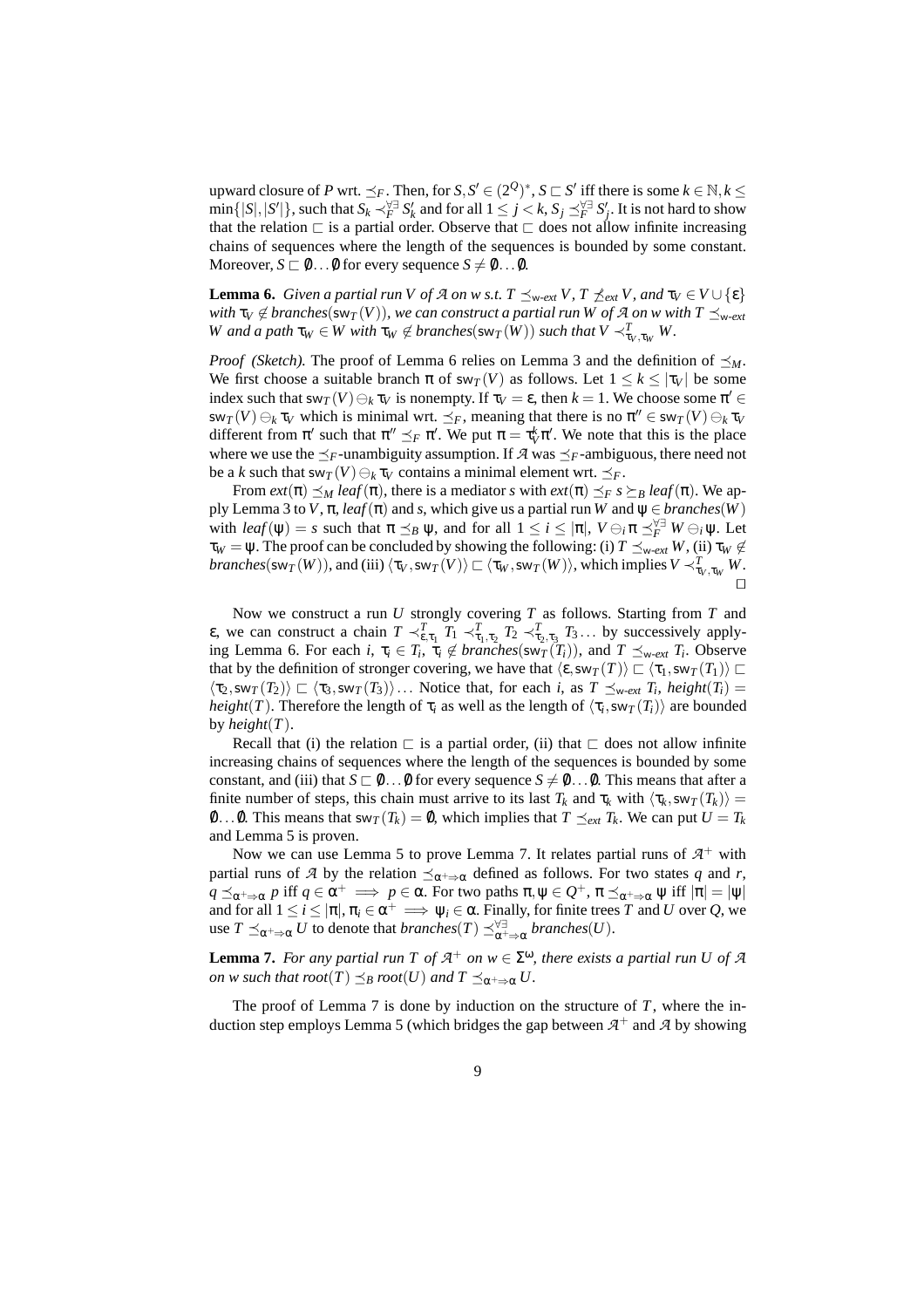that there is a partial run of  $\mathcal A$  strongly covering  $T$  even when the power of its leaves is extended by transitions of some  $\leq_M$ -smaller states). With Lemma 7 in hand, we can prove that for each accepting run of  $A^+$  on a word *w*, there is an accepting run of  $A$ on *w*. This requires to carry Lemma 7 from finite partial runs to full infinite runs<sup>5</sup>. This results in Theorem 1, which together with the fact that  $\mathcal{L}(\mathcal{A}) \equiv \mathcal{L}(\mathcal{A}^+)$  immediately gives Corollary 1.

**Theorem 1.**  $L(\mathcal{A}^+) = L(\mathcal{A})$ .

**Corollary 1.** *Quotienting with mediated equivalence preserves the language.*

# **5 Algorithm for Computing Mediated Preorder**

In this section, we describe an algorithm for computing mediated preorder on an ABA  $A = (\Sigma, Q, \iota, \delta, \alpha)$ . We first explain how to compute the maximal forward simulation  $\prec_F$ and backward simulation  $\leq_B$  of *A*. Both  $\leq_F$  and  $\leq_B$  will be used as the input parameters for computing the mediated preorder  $\leq_M$ . In the rest of the section, we will fix  $\mathcal A$  as the input ABA, use *n* for the number of states in *A*, and use *m* for the number of transitions in *A*.

# **5.1 Forward Simulation**

The algorithm for computing maximal forward simulation  $\leq_F$  on A can be found in Fritz and Wilke's work [4] (it is called direct simulation in their paper). They reduce the problem of computing maximal forward simulation to a simulation game. Although Fritz and Wilke use a slightly different definition of ABA, it is easy to translate *A* to an ABA under their definition with  $O(n+m)$  states and  $O(nm)$  transitions and then use their algorithm to compute  $\preceq_F$ . The time complexity of the above procedure is  $O(nm^2)$ .

# **5.2 Removing Ambiguity**

As shown in Section 4.1,  $\mathcal A$  needs to be  $\prec_F$ -unambiguous for mediated minimization. Here we describe how to modify *A* to make it not  $\prec_F$ -ambiguous. The modification does not change the the language of *A* and also the forward simulation relation  $\preceq_F$ , therefore we do not need to recompute forward simulation again for the modified automaton.

Here we describe the ambiguity removal procedure. For every transition  $p \stackrel{a}{\rightarrow} P$  with  $P = \{p_1, \ldots, p_k\}$  and for each  $i \in \{1, \ldots, k\}$ , we check if there exists some  $i < j \leq k$  such that  $p_j \leq_F p_i$ . If there is one, remove  $p_i$  from *P*. This procedure has time complexity  $O(n^2m)$ .

<sup>&</sup>lt;sup>5</sup> For an accepting run *T* of  $A^+$  on a word *w*, Lemma 7 gives us for every  $k \in \mathbb{N}$  and a prefix of *T* of the height *k* a partial run of *U* of the same height that is more accepting. From the infinite set of partial runs of *A* obtained this way, we can construct an accepting run of *A* on *w*. The details may be found in Appendix D.3.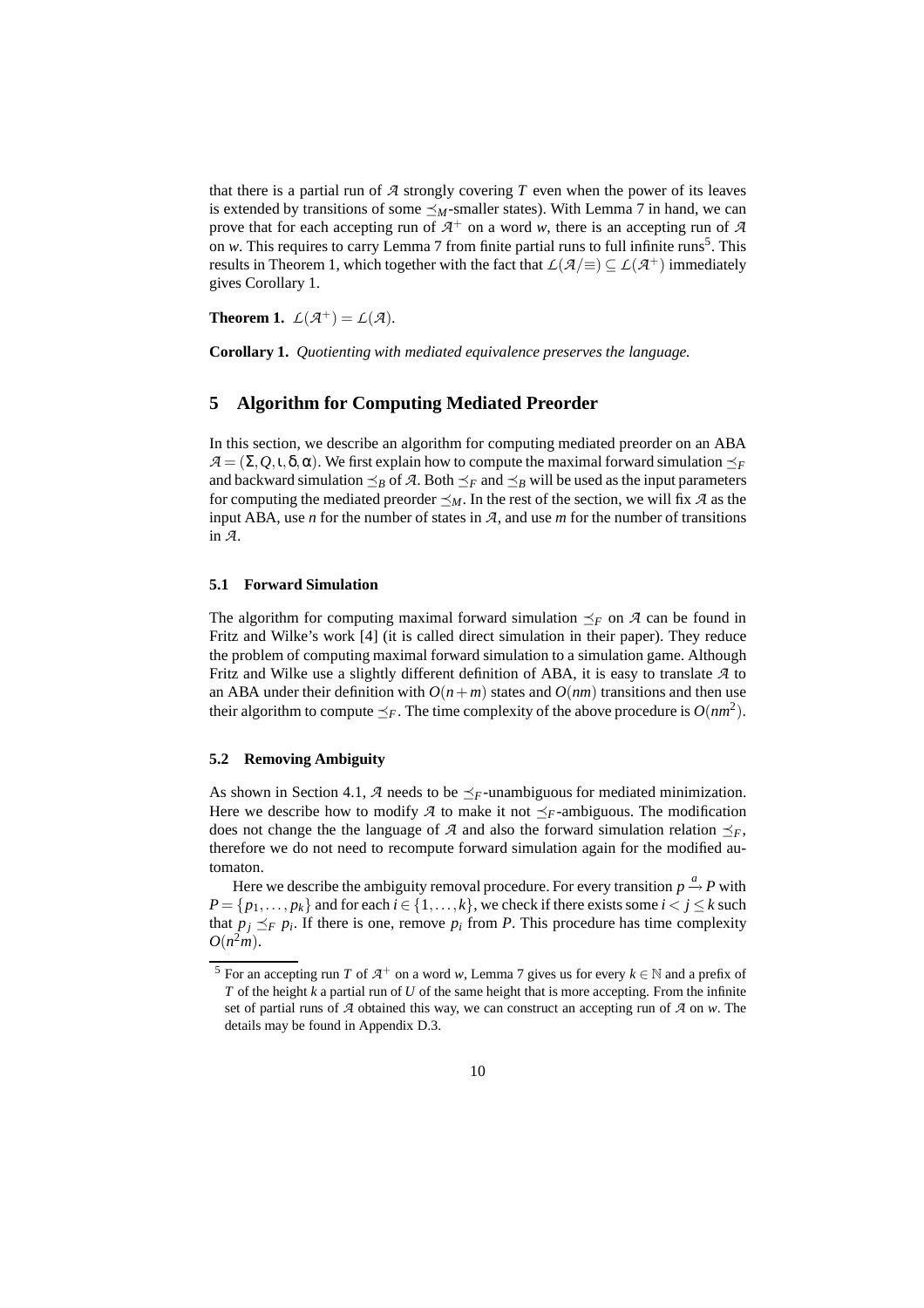A transition in 
$$
\mathcal{A}
$$
  
\n $p_1^{\odot} \xrightarrow{a} (p, a, \{p_2, p_3\})^{\odot} \xrightarrow{a}$   
\n $p \xrightarrow{a} \{p_1, p_2, p_3\} \Rightarrow p_2^{\odot} \xrightarrow{a} (p, a, \{p_1, p_3\})^{\odot} \xrightarrow{a} p_2^{\odot}$   
\n $p_3^{\odot} \xrightarrow{a} (p, a, \{p_1, p_2\})^{\odot} \xrightarrow{a}$ 

**Fig. 3.** An example of the reduction from an ABA transition to LTS transitions

#### **5.3 Backward Simulation**

We now show how to translate the problem of computing maximal backward simulation to a problem of computing maximal simulation on a labeled transition system.

*Computing Simulation on Labeled Transition Systems.* Let  $T = (S, \mathcal{L}, \rightarrow)$  be a finite *labeled transition system (LTS)*, where *S* is a finite set of states,  $\mathcal{L}$  is a finite set of labels, and  $\rightarrow \subseteq S \times L \times S$  is a transition relation. A *simulation* on *T* is a binary relation  $\preceq_L$  on *S* such that if  $q \preceq_L r$  and  $(q, a, q') \in \rightarrow$ , then there is an *r*' with  $(r, a, r') \in \rightarrow$  and  $q' \preceq_L r'$ .

Here we describe the problem of computing the maximal simulation on an LTS. Given an LTS  $T = (S, L, \rightarrow)$  and an *initial* preorder  $I \subseteq S \times S$ , the task is to find out the unique maximal simulation on *T* included in *I*. An algorithm for computing maximal simulation  $\leq^I$  on the LTS *T* included in *I* with time complexity  $O(|\mathcal{L}|, |S|^2 + |S|, |\rightarrow|)$ and space complexity  $O(|L|, |S|^2)$  can be found in [1].

*Computing Backward Simulation via a Reduction to LTS.* The problem of computing the maximal backward simulation on *A* can be reduced to the problem of computing simulation on an LTS. In order to simplify the explanation of the reduction, we first make the following definition. An *environment* is a tuple of the form  $(p, a, P \setminus \{p'\})$ obtained by removing a state  $p' \in P$  from the transition  $p \stackrel{a}{\rightarrow} P$  of *A*. Intuitively, an environment records the neighbors of the removed state  $p'$  in the transition  $p \stackrel{a}{\rightarrow} P$ . We denote the set of all environments of *A* by *Env*(*A*). Formally, we define the LTS  $A^{\odot} = (Q^{\odot}, \Sigma, \Delta^{\odot})$  as follows:

$$
Q^{\odot} = \{q^{\odot} \mid q \in Q\} \cup \{(p,a,P)^{\odot} \mid (p,a,P) \in Env(A)\}.
$$
  

$$
-\Delta^{\odot} = \{(p,a,P\setminus \{p'\})^{\odot} \stackrel{a}{\rightarrow} p^{\odot}, p'^{\odot} \stackrel{a}{\rightarrow} (p,a,P\setminus \{p'\})^{\odot} \mid P \in \delta(p,a), p' \in P\}.
$$

An example of the reduction is given in Figure 3. The goal of this reduction is to obtain a simulation relation on *A* $\circ$  with the following property: *p* $\circ$  is simulated by *q* $\circ$  in *A*<sup>⊙</sup> iff *p*  $\preceq_B q$  in *A*. However, the maximal simulation on *A*<sup>⊙</sup> is not sufficient to achieve this goal. Some essential conditions for backward simulation (e.g.,  $p \preceq_B q \Longrightarrow p \preceq_{\alpha} q$ ) are missing in *A* <sup>⊙</sup>. This can be fixed by defining a proper initial preorder *I*.

Formally, we define  $I = \{(q_1^{\odot}, q_2^{\odot}) \mid q_1 \leq q_2 \land q_1 \leq \alpha q_2\} \cup \{((p, a, P)^{\odot}, (r, a, R)^{\odot}) \mid$ *P*  $\preceq_F^{\forall\exists} R$ . Observe that *I* is a preorder. Recall that according to the definition of the backward simulation,  $p \leq_B r$  implies that (1)  $p \leq_t r$ , (2)  $p \leq_\alpha r$ , and (3) for all transitions  $q \xrightarrow{a} P \cup \{p\}$ ,  $p \notin P$ , there exists a transition  $s \xrightarrow{a} R \cup \{r\}$ ,  $r \notin R$  such that  $q \preceq_B s$  and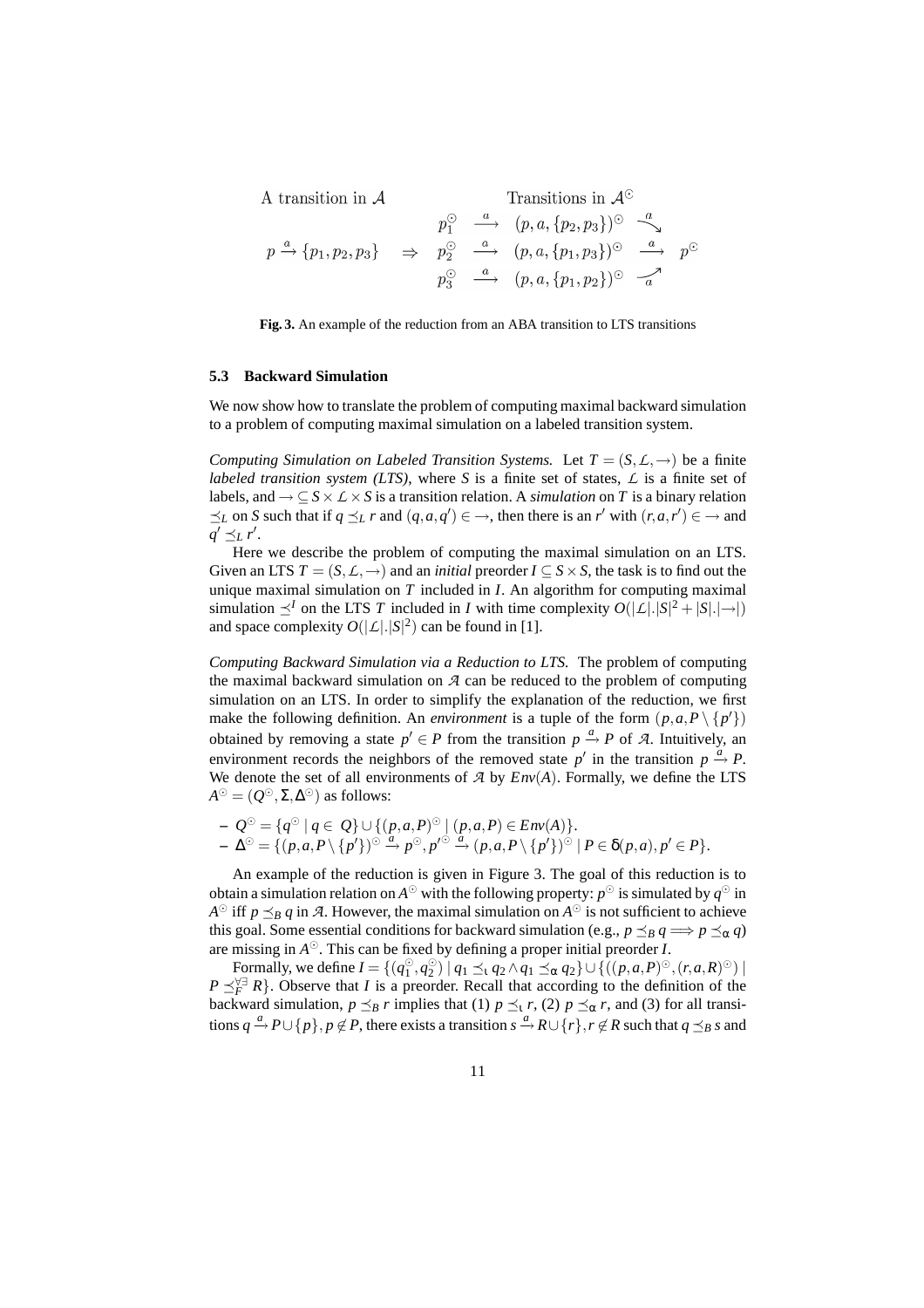$P \preceq_F^{\forall \exists} R$ . The set  $\{(q_1^{\odot}, q_2^{\odot}) \mid q_1 \preceq_1 q_2 \land q_1 \preceq_{\alpha} q_2\}$  encodes the conditions (1) and (2) required by the backward simulation, while the set  $\{((p,a,P)^\odot,(r,a,R)^\odot) \mid P \preceq_F^{\forall \exists} R\}$ encodes the condition (3). A simulation relation  $\preceq^I$  can be computed using the aforementioned procedure with LTS *A* <sup>⊙</sup> and the *initial* preorder *I*. The following theorems shows the correctness and complexity of computing backward simulation.

**Theorem 2.** For all  $q, r \in Q$ , we have  $q \preceq_B r$  iff  $q^{\odot} \preceq^I r^{\odot}$ .

**Theorem 3.** *Backward simulation can be computed with both time and space complex*ity  $O(nm^3)$ .

The complexity comes from three parts of the procedure: (1) compiling *A* into its corresponding LTS  $A^{\odot}$ , (2) computing the initial preorder *I*, and (3) running the algorithm for computing the LTS simulation relation. The LTS *A* <sup>⊙</sup> has at most *nm*+*n* states and 2*nm* transitions. It follows that Part (3) has time complexity  $O(|\Sigma|n^2m^2)$  and space complexity  $O(|\Sigma|n^2m^2)$ . In Appendix E, we show that among the three parts, Part (3) has the highest time<sup>6</sup> and space complexity and therefore computing backward simulation also has time complexity  $O(|\Sigma|n^2m^2)$  and space complexity  $O(|\Sigma|n^2m^2)$ . Under our definition of ABA, every state has at least one outgoing transition for each symbol in Σ. It follows that  $m > |\Sigma|n$ . Therefore, we can also say that the procedure for computing maximal backward simulation has time complexity  $O(nm^3)$  and space complexity *O*(*nm*<sup>3</sup> ).

#### **5.4 Mediated Preorder**

Here we explain how to compute the mediated preorder  $\preceq_M$  of A from  $\preceq_F$  and  $\preceq_B$ . It is proved in [1] that  $\leq_M$  equals the maximal relation  $R \subseteq \leq_F \circ \leq_B^{-1}$  satisfying *x R*  $y \leq_F z \implies x \left( \leq_F \circ \leq_B^{-1} \right) z$ . Based on the result, we can obtain the mediated preorder by the following procedure. Initially, let  $\preceq_M = \preceq_F \circ \preceq_B^{-1}$ . For all  $(p,q) \in \preceq_M$ , if there exists some  $(q, r) \in \leq_F$  such that  $(p, r) \notin \leq_F \circ \leq_B^{-1}$ , remove  $(p, q)$  from  $\leq_M$ . A naive implementation of this simple procedure has time complexity  $O(n^3)$ .

### **6 Experimental Results**

In this section, we evaluate the performance of mediated minimization by applying it to accelerate the algorithm proposed by Vardi and Kupferman [8] for complementing nondeterministic Büchi automata (NBA). In this algorithm, ABA's are used as intermediate notion for the complementation. To be more specific, the complementation algorithm has two steps: (1) it translates an NBA to an ABA that recognizes its complement language, and (2) it translates the ABA back to an equivalent NBA. The second step is an exponential procedure (exponential in the size of the ABA), hence reducing the size of the ABA before the second step usually pays off.

The experimentation is carried out as follows. Three sets of 100 random NBA's (of  $|\Sigma| = 2.4$ , and 8, respectively) are generated by the GOAL [10] tool and then used as

<sup>&</sup>lt;sup>6</sup> In Appendix A, we give an efficient algorithm for computing *I*. It has time complexity  $O(n^2m^2)$ and space complexity  $O(n^2m^2)$ .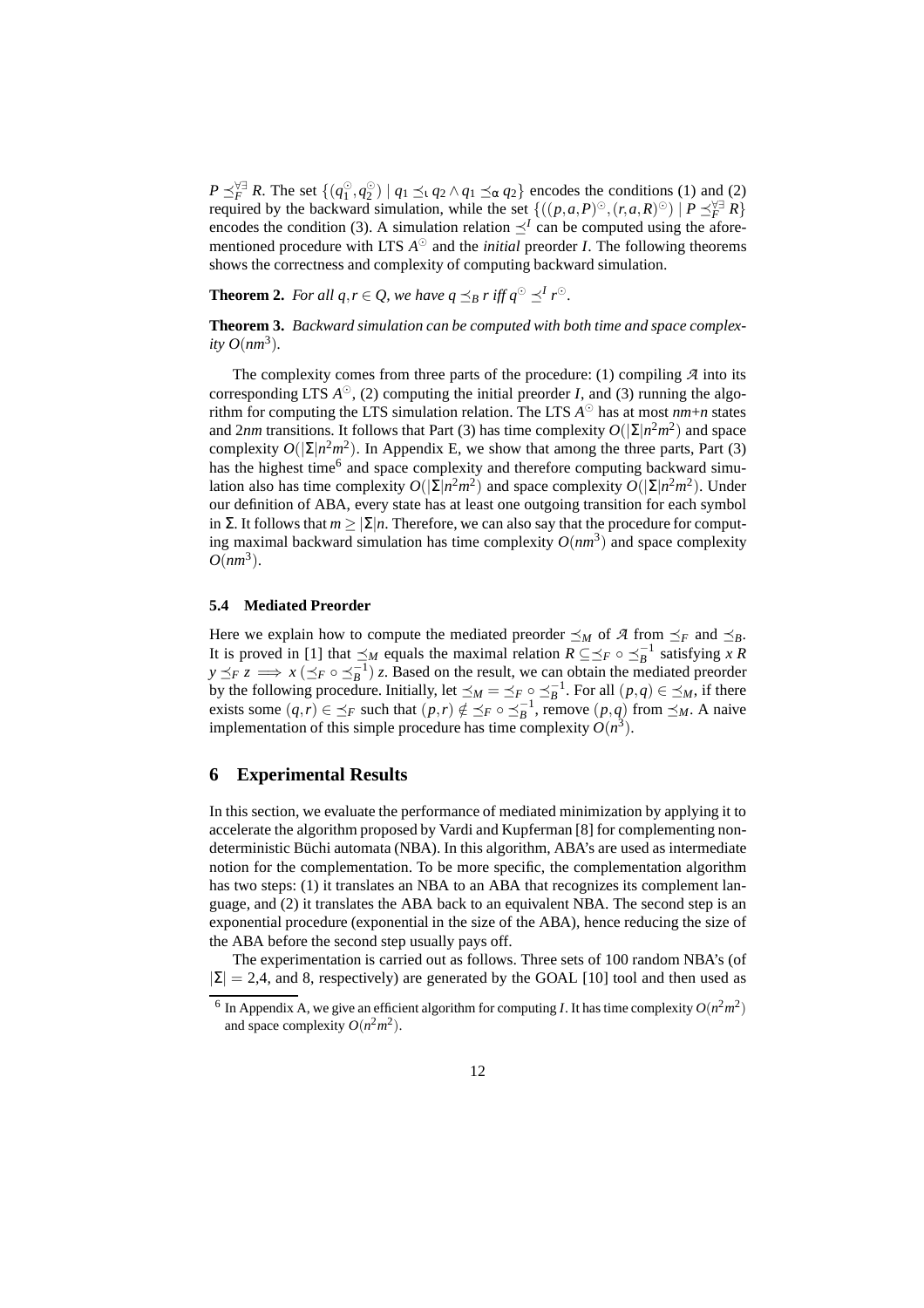|          | Σ | <b>NBA</b><br>Complemented-NBA |     |                | Time (ms) | Timeout |                    |
|----------|---|--------------------------------|-----|----------------|-----------|---------|--------------------|
|          |   | St.                            | Tr. | Tr.<br>St.     |           |         | $(10 \text{ min})$ |
| Original |   |                                |     | 8.89           | 34.8      | 5088.1  | 11                 |
| Mediated | 2 | 12.5                           | 3.3 | 6.68           | 34.02     | 524.7   |                    |
| Forward  |   |                                |     | 9.45           | 55.25     | 5443.7  |                    |
| Original |   |                                |     | 39.2           | 349.7     | 9249.6  | 19                 |
| Mediated | 4 | 3.3                            | 6.0 | 20.42          | 235.5     | 1985.4  | 6                  |
| Forward  |   |                                |     | 26.88          | 325.6     | 1900.6  |                    |
| Original |   |                                |     | 59.3           | 1096.2    | 23512.5 | 48                 |
| Mediated | 8 |                                |     | 4.7 11.9 57.63 | 1738.3    | 12930.6 | 21                 |
| Forward  |   |                                |     | 81.23          | 2349.2    | 22734.2 | 24                 |

**Table 1.** Combining minimization with complementation.

**Table 2.** Comparison: *Mediated* vs. *Forward*

|                                  |     |                        | Minimized-ABA Complemented-NBA |         |  |
|----------------------------------|-----|------------------------|--------------------------------|---------|--|
|                                  | St. | Tr.                    | St.                            | Тr.     |  |
| Average                          |     | 2 33.54% 51.62% 63.3%  |                                | 235.56% |  |
| Difference 4 36.24% 51.44% 89.9% |     |                        |                                | 298.99% |  |
|                                  |     | 8 27.94% 40.88% 152.3% |                                | 412.7%  |  |

inputs of the complementation experiments. We compare results of experiments performed according to the following different options: (1) *Original:* keep the ABA as what it is, (2) *Mediated:* minimizing the ABA with mediated equivalence, and (3) *Forward:* minimizing the ABA with forward equivalence.

For each input NBA, we first translate it to an ABA that recognizes its complement language. The ABA is (1) processed according to one of the options described above and then (2) translated back to an equivalent NBA using an exponential procedure. The results are given in Table 1 and Table 2. Table 1 is an overall comparison between the three different options and Table 2 is a more detailed comparison between *Mediated* and *Forward* minimization.

In Table 1, the columns "NBA" and "Complemented-NBA" are the average statistical data of the input NBA and the complemented NBA. The column "Time(ms)" is the average execution time in milliseconds. "Timeout" is the number of cases that cannot finish within the timeout period (10 min). Note that in the table, the cases that cannot finish within the timeout period are excluded from the average number. From this table, we can see that minimization by mediated equivalence can effectively speed up the complementation and also reduce the size of the complemented NBA's.

In Table 2, we compare the performance between *Mediated* and *Forward* minimization in detail. The columns "Minimized-ABA" and "Complemented-NBA" are the average difference in the sizes of the ABA after minimization and the complemented BA. From the table, we observe that mediated minimization results in a much better reduction than forward minimization.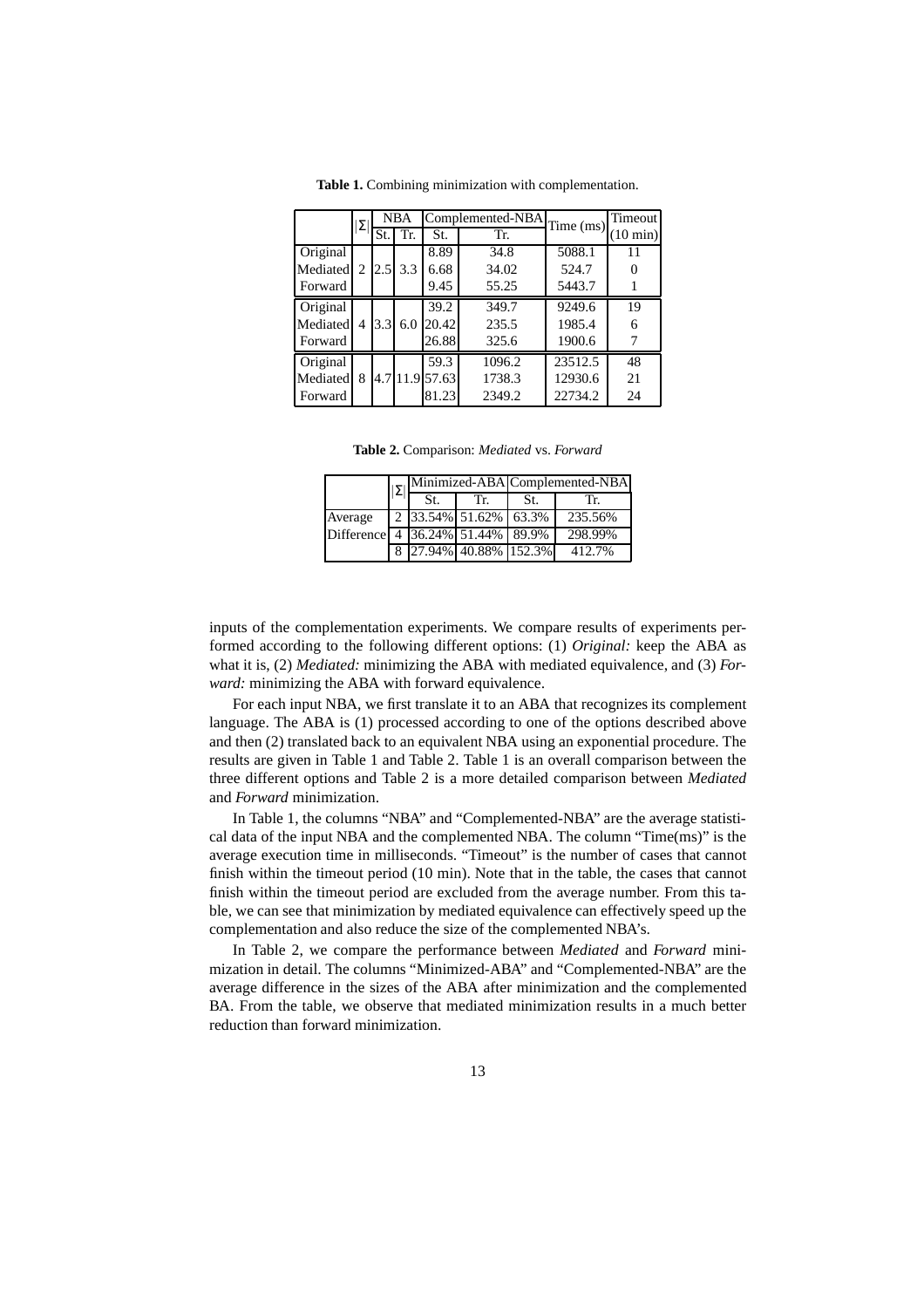# **7 Conclusion and Future Work**

We combined forward and backward simulation to form a coarser relation called mediated preorder and showed that quotienting wrt. mediated equivalence preserves the language of ABA. Moreover, we developed an efficient algorithm for computing mediated equivalence. Experimental results show that the mediated reduction of ABA significantly outperforms the reduction based on forward simulation.

In the future, we would like to extend the mediated equivalence by building it on top of even coarser forward simulation relations, e.g., *delayed* or *fair* forward simulation relations [5]. Also, we would like to study the possibility of using mediated preorder to remove redundant transitions (similar to the approaches described in [9]). We believe that the extensions described above can significantly improve the performance of mediated reduction.

# **References**

- 1. P. Abdulla, A. Bouajjani, L. Holík, L. Kaati, and T. Vojnar. Computing Simulations over Tree Automata: Efficient Techniques for Reducing Tree Automata. In *Proc. of TACAS'08*, LNCS 4963. Springer, 2008.
- 2. P. Abdulla, L. Holík, L. Kaati, and T. Vojnar. A uniform (bi-)simulation-based framework for reducing tree automata. In *Proc. of MEMICS'08*, 2008.
- 3. A. Farzan, Y.-F. Chen, E. Clarke, Y.-K. Tsay, and B.-Y. Wang. Extending automated compositional verification to the full class of omega-regular languages. In *Proc. of TACAS'08*, LNCS 4963. Springer, 2008.
- 4. C. Fritz and T. Wilke. State space reductions for alternating Büchi automata: Quotienting by simulation equivalences. In *Proc. of FSTTCS'02*, LNCS 2556. Springer, 2002.
- 5. C. Fritz and T. Wilke. Simulation relations for alternating Büchi automata. *Theoretical Computer Science*, 338(1-3), 2005.
- 6. P. Gastin and D. Oddoux. Fast LTL to Büchi automata translations. In *Proc. of CAV'01*, LNCS 2102. Springer, 2001.
- 7. S. Gurumurthy, O. Kupferman, F. Somenzi, and M. Vardi. On complementing nondeterministic Büchi automata. In *Proc. of CHARME'03*, LNCS 2860. Springer, 2003.
- 8. O. Kupferman and M. Vardi. Weak alternating automata are not that weak. *ACM Transactions on Computational Logic*, 2(3), 2001.
- 9. F. Somenzi and R. Bloem. Efficient Büchi automata from LTL formulae. In *Proc. of CAV'00*, LNCS 1855. Springer, 2000.
- 10. Y.-K. Tsay, Y.-F. Chen, M.-H. Tsai, K.-N. Wu, and W.-C. Chan. GOAL: A graphical tool for manipulating Büchi automata and temporal formulae. In Proc. of TACAS'07, LNCS 4424. Springer, 2007.
- 11. M. Vardi. Automata-theoretic model checking revisited. In *Proc. of VMCAI'07*, LNCS 4349. Springer, 2007.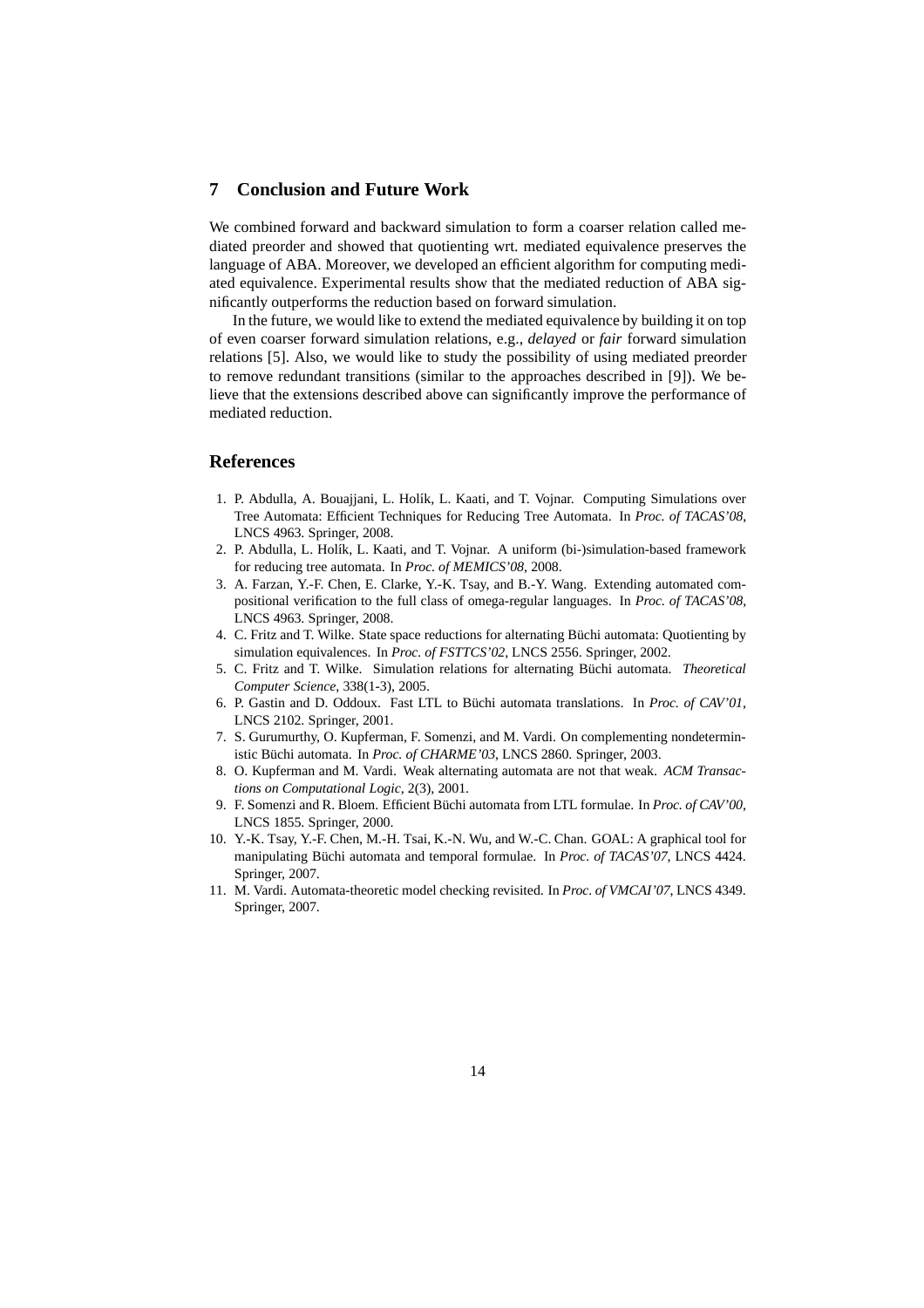### **A Initial Preorder for Computing Backward Simulation**

As mentioned in the main text, we need to compute a proper *initial preorder I* for the reduction from the problem of backward simulation on an ABA  $A = (\Sigma, Q, 1, \delta, \alpha)$  to problem of simulation on the LTS  $A^{\odot} = (Q^{\odot}, \Sigma, \Delta^{\odot})$ . The preorder *I* is the union of two sets:  $\{(q_1^{\odot},q_2^{\odot}) \mid q_1 \preceq_1 q_2 \land q_1 \preceq_{\alpha} q_2\}$  and  $\{((p,a,P)^{\odot},(r,a,R)^{\odot}) \mid \forall r_j \in R.\exists p_i \in P.p_i \preceq_{F}$  $r_i$ . Let *n* and *m* be the number of states and transitions in *A*, respectively. It is trivial that the first set can be computed by an algorithm with time complexity  $O(n^2)$ . However, a naive algorithm (via a pairwise comparison of all different environments in *env*( $A$ )) for computing the second set has time complexity  $O(n^4m^2)$ . Here we will describe a more efficient algorithm, which allows the computation of *I* to have both time and space complexity  $O(n^2m^2)$ .

The main idea of the algorithm is the following. For each pair of two given transitions, it examines all pairs of related environments at once and adds pairs of states in *A*<sup>⊙</sup> to *I* when needed. This action has both time and space complexity  $O(n^2)$ . Because *A* has at most  $m^2$  different pairs of transitions, the second set of *I* can be computed by the new algorithm with both time and space complexity  $O(n^2m^2)$ .

In the rest of this section, we will explain how to efficiently compute all pairs of environments that should be added to *I* at once from two given transitions. For each pair of transitions  $p \stackrel{a}{\rightarrow} P$  and  $r \stackrel{a}{\rightarrow} R$ , we maintain a mapping function  $\beta : R \rightarrow \{T, F\} \cup P$ such that

$$
\beta(r') = \begin{cases} T & \text{if there exist more than two states in } P \text{ that are forward smaller than } r'.\\ F & \text{if there exists no state in } P \text{ that is forward smaller than } r'.\\ p' & \text{if } p' \text{ is the only state in } P \text{ such that } p' \leq r'. \end{cases}
$$

The mapping function  $\beta$  can be computed by Algorithm 1 with both time and space complexity  $O(n^2)$ .

| <b>Algorithm 1:</b> Generate a Mapping Function For Two Transitions |  |  |  |  |  |
|---------------------------------------------------------------------|--|--|--|--|--|
|---------------------------------------------------------------------|--|--|--|--|--|

**Input**: Two transitions  $p \xrightarrow{a} P$  and  $r \xrightarrow{a} R$  in *A*. **Output:** A mapping function  $\beta : P \to R \cup \{T, F\}.$ /\* initialization \*/ **forall**  $r' \in R$  **do**  $\beta(r') := F$ ; **forall**  $p' \in P, r' \in R$  **do if**  $p' \preceq_F r'$  **then if**  $β(r') = F$  **then**  $β(r') := p'$ ; **else**  $\beta(r') := T$ ;

Let us consider a pair of states  $((p, a, P \setminus \{p'\})^{\odot}, (r, a, R \setminus \{r'\})^{\odot})$  in  $\mathcal{A}^{\odot}$ . This pair can be added to *I* if and only if the following two conditions hold:

1. 
$$
\forall \hat{r} \in (R \setminus \{r'\}) \cdot \beta(\hat{r}) \neq F.
$$
  
2.  $\forall \hat{r} \in (R \setminus \{r'\}) \cdot \beta(\hat{r}) \neq p'.$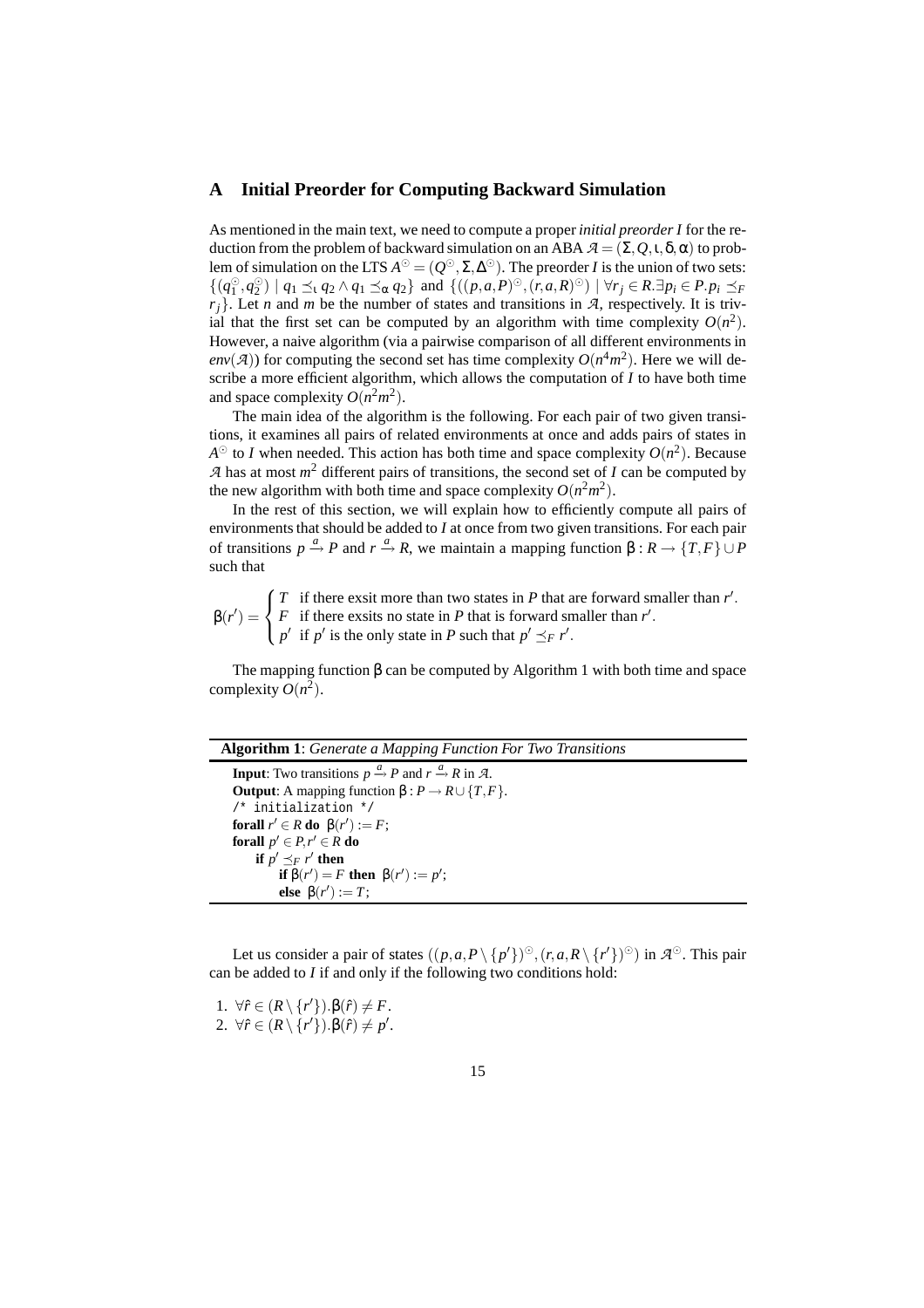With some preprocessing, both conditions can be efficiently checked in constant time. Although the preprocessing has time complexity and space complexity  $O(n)$ , it has to be done only at the beginning of the algorithm and can then be reused to check all pairs of environments generated from the given pair of transitions.

We need the following preprocessing for condition 1. We define  $\hat{p} \in P$  as the KeyState if  $\hat{p}$  is the only one state in *P* such that  $\beta(\hat{p}) = F$ . Given a mapping function  $\beta$ , the KeyState can be found efficiently (with time complexity  $O(n)$  and space complexity *O*(1)) by scanning through *R* and

- $−$  if there exist two states  $r_1, r_2 \in R$  such that  $β(r_1) = β(r_2) = F$ , the algorithm terminates immediately because it follows that none of the pairs of environments generated from the given pair of transitions satisfies the requirement of *I*.
- **–** if there exists only one state such that β maps it to *F*, let it be the KeyState.

Then we have condition 1 is satisfied if  $(1)$  there is no KeyState or  $(2)$   $r'$  is the KeyState.

The preprocessing for condition 2 is the following. We maintain a mapping function  $\gamma: P \to \{T, F\} \cup R$  (similar to the reverse function of  $\beta$ ) such that

$$
\gamma(p') = \begin{cases} T \text{ if } |\{\hat{r} \mid \hat{r} \in R \land \beta(\hat{r}) = p'\}| > 1 \\ F \text{ if } |\{\hat{r} \mid \hat{r} \in R \land \beta(\hat{r}) = p'\}| = 0 \\ r' \text{ if } |\{\hat{r} \mid \hat{r} \in R \land \beta(\hat{r}) = p'\}| = 1 \land \beta(r') = p'. \end{cases}
$$

The mapping function  $\gamma$  can be found with both time complexity  $O(n)$  and space complexity  $O(n^2)$  by scanning through β. With the function  $γ$ , condition 2 can be easily verified by checking if  $\gamma(p') \in \{F, r'\}$ , which means that for all the states  $\hat{r}$  in  $R \setminus \{r'\}$ , *p*<sup> $\prime$ </sup> is not the only state such that  $p' \preceq_F \hat{r}$ .

#### **Algorithm 2**: *Add Pairs of States to I*

```
Input: Transitions p \stackrel{a}{\rightarrow} P, r \stackrel{a}{\rightarrow} R in A and the corresponding mapping function \beta.
/* Preprocessing for condition 1 */
forall r' \in R do if \beta(r') = F then
     if there is no KeyState then Let r
′ be the KeyState;
    else Terminate the algorithm;
/* Preprocessing for condition 2 */
forall p' \in P do \gamma(p') := F;
forall r' \in R do if \beta(r') \notin \{T, F\} then
     if \gamma(\beta(r')) = F then \gamma(\beta(r')) := r';
     else \gamma(\beta(r')) := T;/* main loop */
forall p' \in P, r' \in R do
     if there is no KeyState or r′
is the KeyState then
          if \gamma(p') \in \{F, r'\} then add ((p, a, P \setminus \{p'\})^{\odot}, (r, a, R \setminus \{r'\})^{\odot}) to I
```
In Algorithm 2, we first find out the KeyState if there is one and compute the function γ from β. Then in the main loop, for each pair of states  $((p, a, P \setminus \{p'\})^{\odot}, (r, a, R \setminus \{p\}))$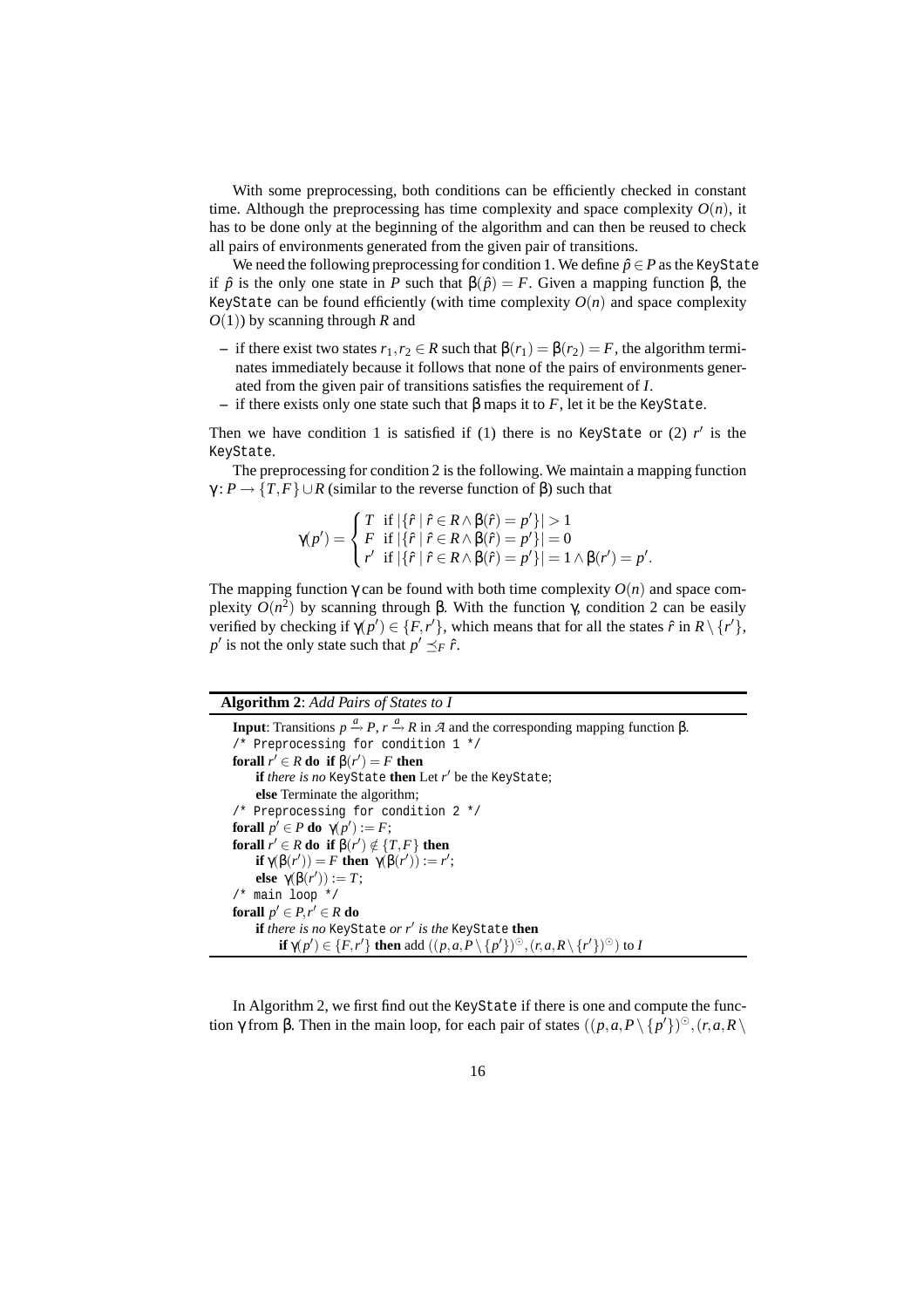

**Fig. 4.** Potential Problems When  $\leq_M$  Is Not Forward Extensible

 $\{r'\}\$ <sup>o</sup>), we check if it can be included to *I* by verifying the two conditions that we mentioned before. Now it is easy to see that the Algorithm 2 has both time and space complexity  $O(n^2)$ . It follows that the initial preorder *I* can be computed with both time and space complexity  $O(n^2m^2)$ .

# **B** Potential Problems When  $\preceq_M$  Is Not Forward Extensible

Here we describe in detail the potential problems when  $\preceq_M$  is not forward extensible (see Figure 4 for the illustrations).

*Problem (i):* The first problem will arise if there is a branch  $\phi$  of *U* with *leaf* ( $\phi$ ) = *r*. Here, apart from interconnecting  $T$  and  $U$ ,  $r$  can use its new transitions also at the end of π $\phi$  and connect another copy of *U* to the end of π $\phi$ . Suppose that all leaves of *T* except *r* accept *vvw* and that all leaves of *U* except *r* accept *vw*. Then this enables a new accepting run on the word *uvvw*. In this case, the existence of the mediator *s* is not a guarantee that some accepting run on *uvvw* was possible before adding transitions to *r*.

*Problem (ii):* Another problem may arise if there are two (or more) branches in *T* ending by *r*. Here we use the two branches  $\pi$  and  $\pi'$  in Figure 4 as an example. To construct an accepting run on *uvw* from *T*, *r* has to use the transitions of *q* at the end of  $\pi$ as well as at the end of  $\pi'$  to connect U to T in the both places. But partial run V "covers" only one of the two occurrences of *r*. There may be a leaf *x* of *V* different from *s* for which *r* is the only leaf in *T* with  $r \leq_F x$ . Therefore, *x* needs not to accept *vw* as there is no guaranteed relation between  $q$  and  $x$  in which case  $V$  is not a prefix of an accepting run on *uvw* and *uvw* need not be in  $L(\mathcal{A})$ . Note that a very similar situation can arise while attempting to quotient using pure backward simulation equivalence which is the main reason why it cannot be used.

The solution of the both problems is to allow *r* to use the transitions of *q* only if  $q \leq r$ , where  $q \leq r$  means that (a) there is a mediator for *q* and *r* and (b) for any state *t*, *r*  $\leq$  *f t* implies *q*  $\leq$  *t*. We will show how the assumption of *q*  $\leq$  *r* helps to solve Problem  $(i)$  and  $(ii)$ .

In the case of Problem (i), if *y* uses transitions of *q* to accept *vw*, then *W* becomes a prefix of an accepting run on *vvw* and thus *V* becomes a prefix of a new accepting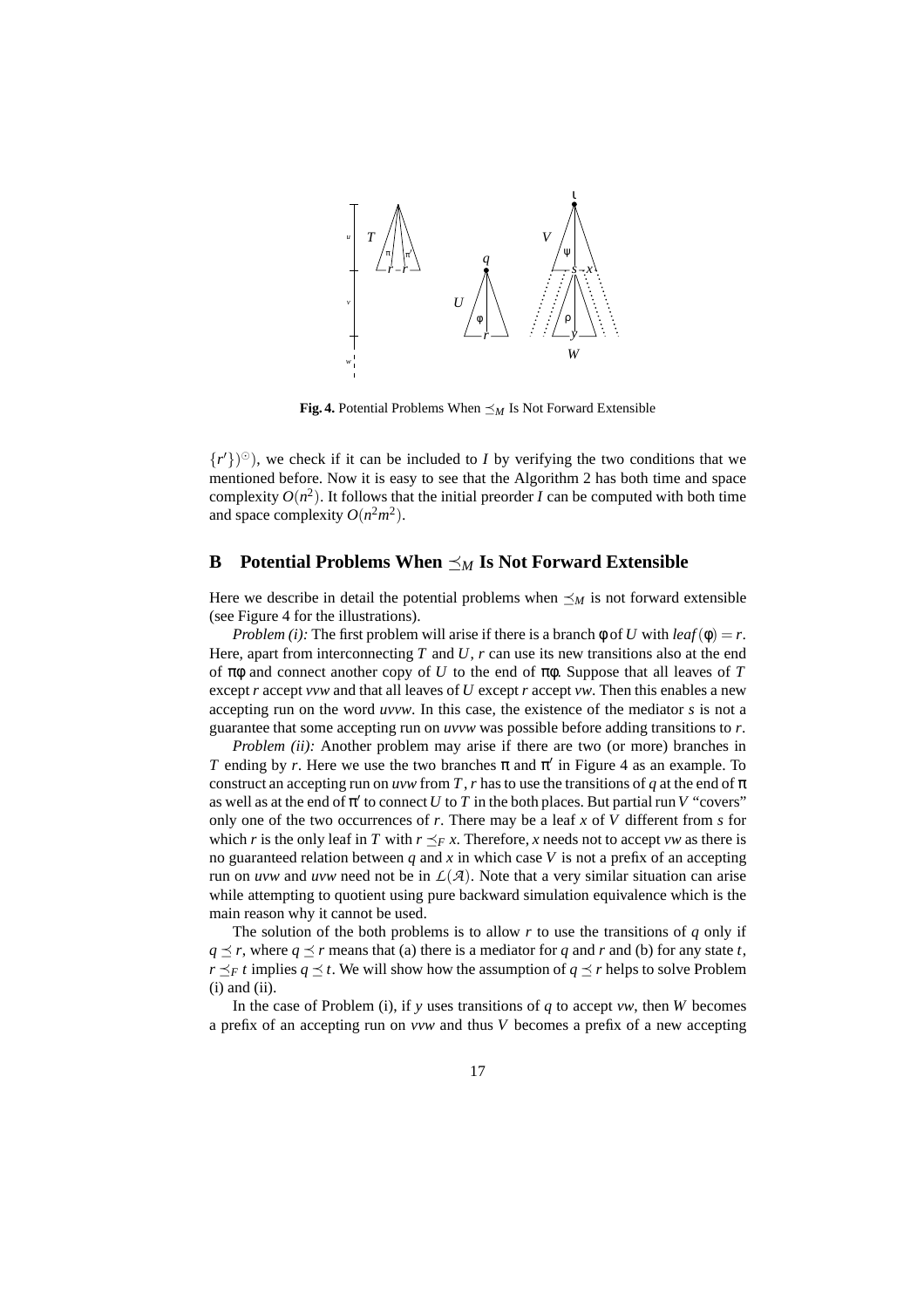run on *uvvw*. We know that  $r \leq_F y$ . Thus, according to the definition of  $\leq_q q \leq r \leq_F y$ gives  $q \le y$ , which implies that there is a mediator for *q* and *y*. Observe that *y* used transitions of *q* just once. Therefore, by an analogical argument by which we derived that *A* accepts *uvw* in the first case when *r* used the new transitions only once, we can here derive that there is an accepting run of *A* on *uvvw* which does not involve new transitions.

In the case of Problem (ii), if *x* uses the transitions of  $q$  to accept *vw*,  $V$  becomes a prefix of a new accepting run on *uvw*. We know that  $r \leq_F x$  and thus  $q \leq r \leq_F x$  gives  $q \leq x$ , which means that there is a mediator for *q* and *x*. Similarly as in the previous case, as *x* used the transitions of *q* only once, we can derive that there exists an accepting run of *A* on *uvw* that does not involve new transitions.

The argumentation from the two above paragraphs can be used inductively for a run where *r* uses transitions of *q* arbitrarily many times.

# **C Basic Properties of Simulation Relations**

Here we give the proofs lemmas from Section 3.

*Proof (Lemma 2).* We prove the lemma by induction on  $height(T)$ . In the base case when  $T = \{p\}$ , it is sufficient to take  $U = \{r\}$ . Suppose now that the lemma holds for every word *u* and for every partial run *V* of *A* on *u* such that *height*(*V*) < *height*(*T*). From *p*  $\leq$  *F r*, there is a transition *r* <sup>*w*<sub>1</sub></sub>  $\rightarrow$  *R* of *A* where such that *succ<sub><i>T*</sub>(*p*)  $\leq$ <sup> $\forall$  $=$ </sup>*R*. Observe that</sup> *T* = {*p*}∪ $\bigcup_{p' \in succ_T(p)} p(T(p')$ , where for each  $p' \in succ_T(p)$ ,  $\overline{T(p')}$  is a partial run of *A* with the root  $p'$  on the word  $\nu$  such that  $w = w_1 \nu$ . Notice that  $height(T(p')) < height(T)$ . The induction hypothesis now can be applied to every triple  $p' \in succ_T(p), r' \in R, T(p')$ with  $p' \preceq_F r'$ . It gives us a partial run  $U_{r'}$  of *A* on *v* with  $root(U_{r'}) = r'$ , such that  $T(p') \preceq_F U_{r'}$ . The run *U* with the required properties is then constructed by plugging the runs  $U_{r}$ <sup>*,*</sup>, $r' \in R$ , to *r*, i.e.,  $U = \{r\} \cup \bigcup_{r' \in R} rU_r$ ′ . ⊓⊔

*Proof (Lemma 3).* By induction on the length of  $\pi$ . In the base case, when  $\pi = p$  and  $T = \{p\}$ , it is sufficient to take  $U = \{r\}$  and  $\psi = r$ . Suppose now that  $\pi \neq p$  and that the lemma holds for every partial run  $T'$  of  $\mathcal A$  on  $w$ , states  $p', r' \in Q$  such that  $p' \preceq_B r'$ , and every  $\pi' \in branches(T')$  with  $leaf(\pi') = p'$  and  $|\pi'| < |\pi|$ .

For the induction step, let  $\pi = \pi' p$  and let  $succ_T(\pi') = P \cup \{p\}$ ,  $p \notin P$ . By the definition of  $\leq_B$ , there is a transition  $s \xrightarrow{\mu_{\text{min}}} R \cup \{r\}$ ,  $r \notin R$  of *A* such that  $\text{leaf}(\pi') \leq_B s$ and  $P \leq^{\forall \exists}_{F} R$ . Let  $T' = T \setminus {\{\pi\}} \setminus \bigcup_{p' \in P} \pi' T(\pi'p')$ . Then *T'* is a partial run of *A* on *w* and  $\pi' \in branches(T')$ ,  $|\pi'| < |\pi|$ , and therefore we can apply induction hypothesis to *T*', *leaf*( $\pi'$ ), *s*, and  $\pi'$ . This gives us a partial run *U*' of *A* on *w* with  $\psi' \in$  *branches*(*U*')  $\mathsf{such that}\ \mathit{leaf}(\psi') = s, \pi' \preceq_B \psi' \text{ and for each } 1 \leq j \leq |\pi'|, \ T' \ominus_j \pi' \preceq_F^{\forall \exists} U' \ominus_j \psi'.\ \text{For every } \pi' \in \mathcal{F}$ ery  $p' \in succ_T(\pi')$ ,  $T(\pi'p')$  is a partial run of  $\overline{A}$  with the root  $p'$  on the suffix  $v$  of  $w$  such that  $w = uv, |u| = |\pi| - 1$ . We can apply Lemma 2 to the triples  $r' \in R, p' \in P, T(\pi'p')$ with  $p' \leq_F r'$ . This gives us for each  $r' \in R$  a run  $U_{r'}$  of  $\overline{A}$  on  $v$  with  $root(U_{r'}) = r'$ such that there is some  $p' \in P$  with  $T(\pi' p') \preceq_F U_{r'}$ . Now we construct a run *U* and a path  $\psi$  with the required properties by plugging *r* and runs  $U_{r}$ <sup>*,*</sup>,  $r' \in R$  to the path  $\Psi'$  in *U'*, i.e.,  $\Psi = \Psi' r$  and  $U = U' \cup {\Psi} \cup \bigcup_{r' \in R} \Psi' U_{r'}$ . (To see that *U* really satisfies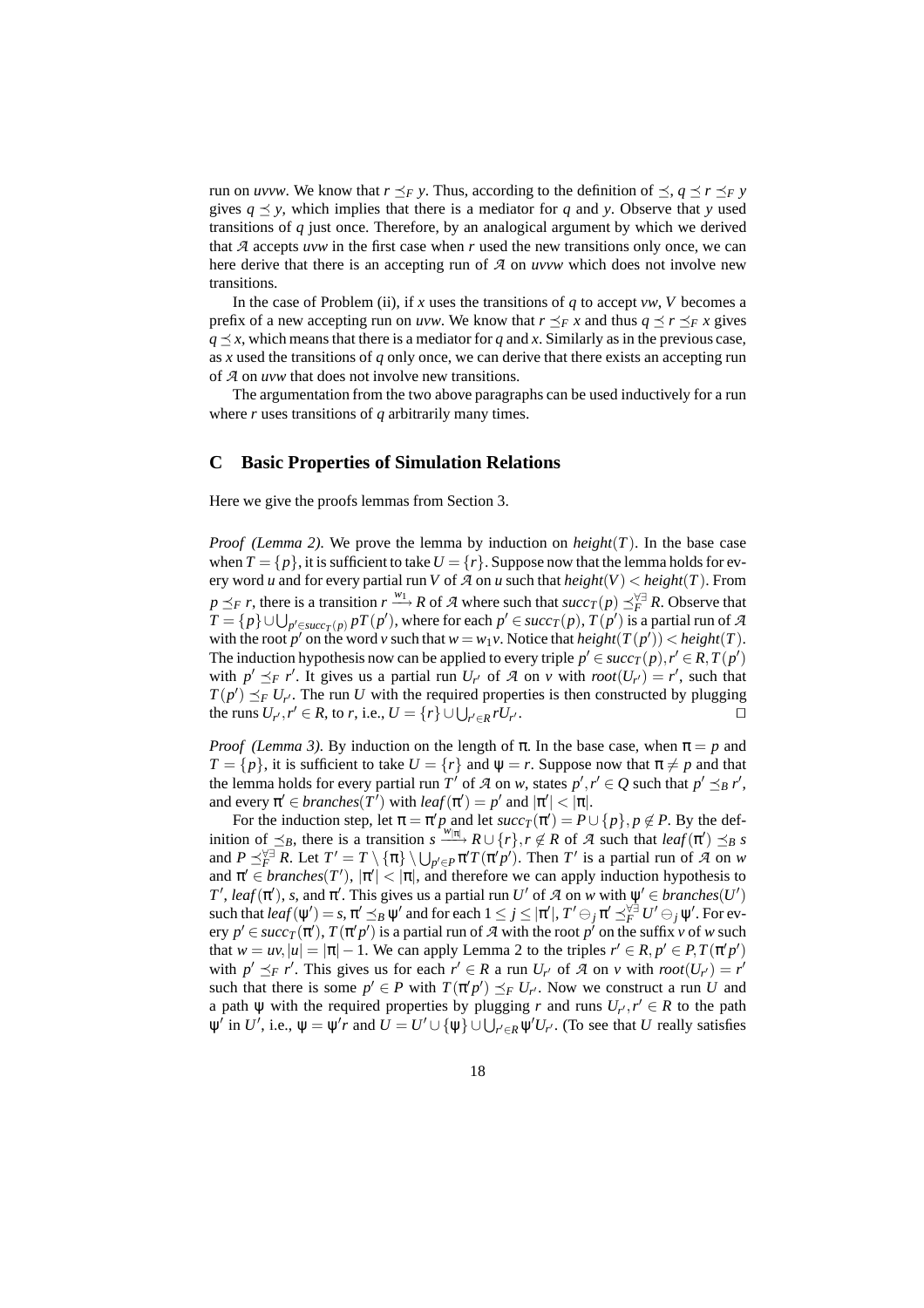the required properties, observe the following: (i) As  $U \ominus_{|\pi'|} \psi = \bigcup_{r' \in R} branches(U_{r'})$ and  $T \ominus_{|\pi'|} \pi = \bigcup_{p' \in P} branches(T(\pi'p'))$ , and because for each  $r' \in R$ , there is  $p' \in P$ with  $T(\pi'p') \preceq_F U_{r'}$ , we have that  $T \ominus_{|\pi'|} \pi \preceq_F^{\forall \exists} U \ominus_{|\pi'|} \psi$ . (ii) For all  $1 \le j < |\pi'|$ ,  $T \ominus_j \pi = T' \ominus_j \pi' \preceq^{\forall\exists}_{F} U' \ominus_j \psi' = U \ominus_j \psi.$ 

# **D Mediated Equivalence Can Be Used for Quotienting**

We give full proofs of lemmas in Section 4.1 leading to Theorem 1 and Corollary 1.

#### **D.1 Quotienting versus Extending**

**Lemma 8.**  $\mathcal{L}(\mathcal{A}/\equiv) \subseteq \mathcal{L}(\mathcal{A}^+).$ 

*Proof.* Let  $\mathcal{A}^+_{\equiv} = (\Sigma, Q, \iota, \delta^{\pm}_{\equiv}, \alpha^{\pm}_{\equiv})$  be the automaton extended according to  $\equiv$ . Observe that states *q* and *r* with  $q \equiv r$  are forward simulation equivalent in  $A^{\pm}_{\equiv}$ . (*q* and *r* are in  $A^{\pm}_{\equiv}$ either both accepting or both nonaccepting, and for all  $a \in \Sigma$ ,  $\delta^+_{\equiv}(q, a) = \delta^+_{\equiv}(r, a)$ ). Gurumurthy et al. in [7] prove that quotienting with respect to forward simulation preserves language. Therefore,  $L(\mathcal{A}) \equiv I = L(\mathcal{A}^+ \equiv I)$ . It is also easy to see that  $L(\mathcal{A}^+ \equiv I \subseteq L(\mathcal{A}^+)$ , as  $A^+$  has a richer transition function than  $A^+$  and  $\alpha^+ = \alpha^+$ . Thus,  $L(A) \subseteq L(A^+)$ . □

# **D.2** Relating Partial runs of  $A^+$  and  $A$

*Proof (Lemma 6).* The proof of Lemma 6 relies on Lemma 3 and the definition of  $\preceq_M$ . We first choose a suitable branch  $\pi$  of sw<sub>T</sub>(*V*) as follows. Let  $1 \leq k \leq |\tau_V|$  be some index such that  $sw_T(V) \ominus_k \tau_V$  is nonempty. If  $\tau_V = \varepsilon$ , then  $k = 1$ . We choose some  $\pi' \in$  $\mathsf{sw}_T(V) \ominus_k \tau_V$  which is minimal wrt.  $\preceq_F$ , meaning that there is no  $\pi'' \in \mathsf{sw}_T(V) \ominus_k \tau_V$ different from  $\pi'$  such that  $\pi'' \preceq_F \pi'$ . We put  $\pi = \tau_V^k \pi'$ . We note that this is the place where we use the  $\prec_F$ -unambiguity assumption. If *A* was  $\prec_F$ -ambiguous, there need not be a *k* such that  $sw_T(V) \ominus_k \tau_V$  contains a minimal element wrt.  $\preceq_F$ .

From  $ext(\pi) \leq_M \text{leaf}(\pi)$ , there is a mediator *s* with  $ext(\pi) \leq_F s \leq_B \text{leaf}(\pi)$ . We apply Lemma 3 to *V*,  $\pi$ , *leaf*( $\pi$ ) and *s*, which give us a partial run *W* and  $\psi \in branches(W)$ with  $\text{leaf}(\psi) = s$  such that  $\pi \leq_B \psi$ , and for all  $1 \leq i \leq |\pi|$ ,  $V \ominus_i \pi \leq_F^{\forall \exists} W \ominus_i \psi$ . Let  $\tau_W =$  $\psi$ . The proof will be concluded by showing that (i)  $T \leq_{w\text{-}ext} W$ , (ii) τ $w \notin branches(\text{sw}_T(W))$ , and (iii)  $\langle \tau_V, \text{sw}_T(V) \rangle \sqsubset \langle \tau_W, \text{sw}_T(W) \rangle$ , which implies  $V \prec^T_{\tau_V, \tau_W} W$ .

*(i)* To show that  $T \leq_{w\text{-}ext} W$ , we proceed as follows. Observe that for every  $\phi \in$ *branches*(*W*) \{ $\psi$ } there is a branch  $\phi' \in branches(V) \setminus {\pi}$  such that *leaf*( $\pi$ )  $\leq_F$ *leaf* ( $\psi$ ) and  $\pi \preceq_{\alpha} \psi$ . This holds because for all  $1 \leq i \leq |\pi|$ ,  $V \ominus_i \pi \preceq_F^{\forall \exists} W \ominus_i \psi$  and because  $\pi \preceq_B \psi$  (to be more detailed, for every  $\phi \in branches(W) \setminus \{\psi\}, \phi = \psi^i \rho$  for some *i* and  $\rho \in W \ominus_i \psi$ . There must be  $\rho' \in V \ominus_i \pi$  with  $\rho' \preceq_F \rho$ . As  $\pi \preceq_B \phi$ ,  $\pi^i \preceq_B \phi^i$ which implies  $\pi^i \preceq_\alpha \phi^i$ . Similarly,  $\rho' \preceq_F \rho$  implies  $\rho' \preceq_\alpha \rho$  and also  $\text{leaf}(\rho') \preceq_F \text{leaf}(\rho)$ . Therefore, we can construct the branch  $\pi^i \rho' \in branches(V) \setminus \{\pi\}$  with  $\pi^i \rho' \preceq_\alpha \psi^i \rho = \phi$ and *leaf*( $\pi^i \rho'$ )  $\preceq_F \text{leaf}(\psi^i \rho)$ ). We also know that  $T \preceq_{w\text{-}ext} V$ , so *branches*(*T*)  $\preceq_{w\text{-}ext}^{\vee \exists}$ *branches*(*V*). Thus, by the definition of  $\preceq_{w\text{-}ext}$ , we have that for every  $\phi \in branches(W) \setminus$  $\{\psi\}$ , there are  $\phi' \in branches(V)$  and  $\phi'' \in branches(T)$  with  $\phi'' \preceq_{\alpha} \phi' \preceq_{\alpha} \phi$  and  $ext(\phi'') \preceq_{\mathcal{M}}$ *leaf* ( $\phi'$ )  $\leq_F$  *leaf* ( $\phi$ ). This by transitivity of  $\alpha$  and the definition of  $\leq_M$  gives  $\phi'' \leq_\alpha \phi$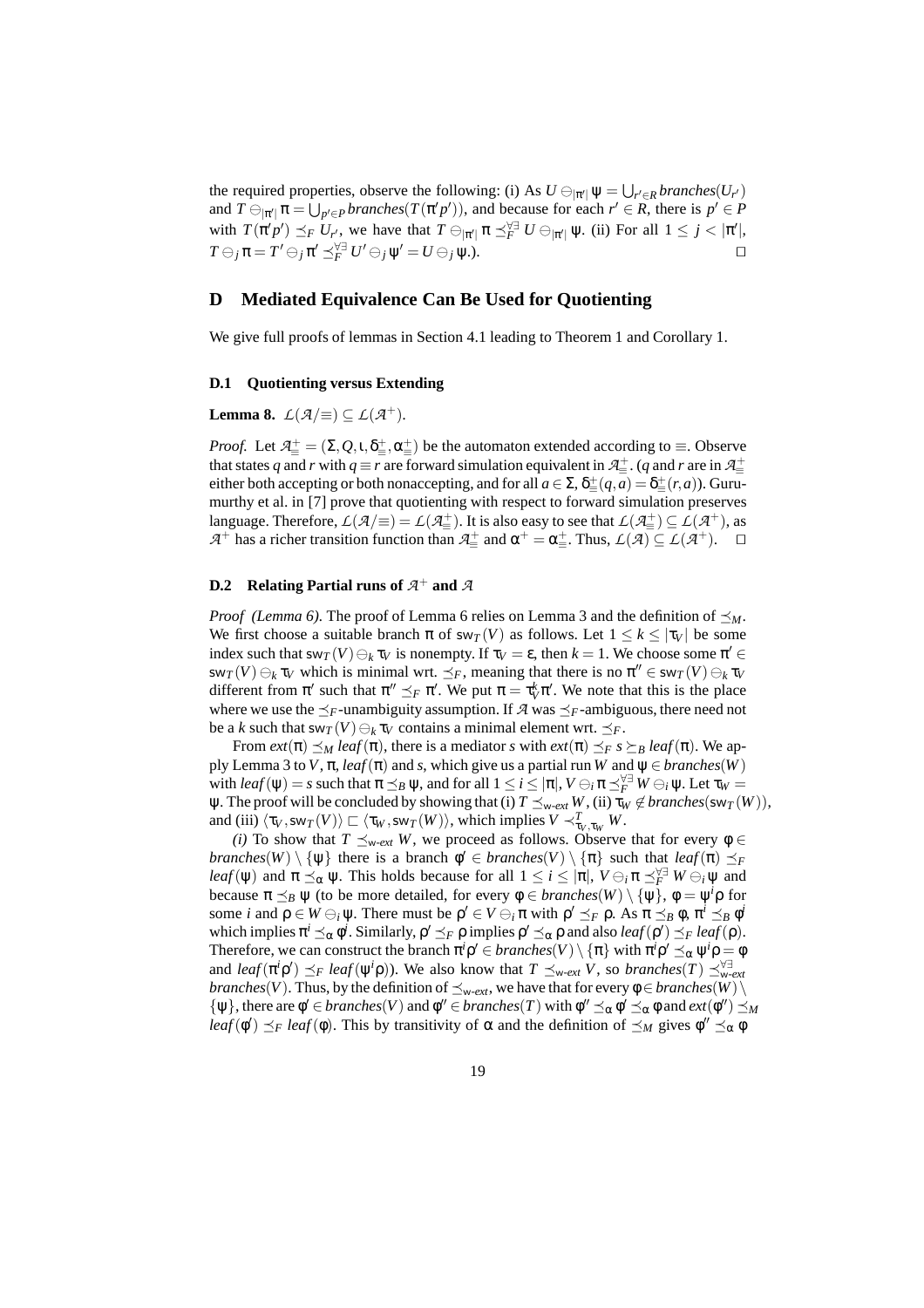and  $ext(\phi'') \preceq_M leaf(\phi)$ , which means  $\phi'' \preceq_{w\textrm{-}ext} \phi$ . As  $T \preceq_{w\textrm{-}ext} V$ , there must also be  $a \rho \in *branches*(T)$  with  $\rho \leq_{w-ext} \pi$ , and thus we have  $\rho \leq_{\alpha} \pi \leq_{B} \psi$  and  $ext(\rho) \leq_{F} s =$ *leaf*( $\psi$ ), which by  $\leq_B \subseteq \leq_\alpha$  and transitivity of  $\leq_\alpha$  gives  $\rho \leq_{ext} \psi$ . As  $\leq_{ext} \subseteq \leq_{\text{w-ext}}$ , this implies  $\rho \leq_{w\text{-}ext} \psi$ . Finally, from  $root(T) \leq_B root(V)$  (implied by  $T \leq_{w\text{-}ext} V$ ),  $\pi \leq_B \psi$ , and transitivity of  $\preceq_B$ ,  $root(T) \preceq_B root(W)$ . This overall gives that  $T \preceq_{w-\text{ext}} W$ .

*(ii)* Showing that  $\psi \notin branches(\mathsf{sw}_{T}(W))$  is easy. In the above paragraph we have just shown that  $\rho \leq_{ext} \psi$  for some  $\rho \in branches(T)$ , this  $\psi$  is not a strict weakly covering branch.

*(iii)* To show that  $\langle \tau_V, s w_T(V) \rangle \subseteq \langle \psi, s w_T(W) \rangle$ , we will proceed as follows: Will show that (a) for all  $1 \leq i < k$ , we have  $\sup_T(V) \oplus_i \tau_V \preceq_F^{\forall \exists} \sup_T(W) \oplus_i \psi$  and that (b)  $\sup T(V) \ominus_k \tau_V \prec_F^{\forall \exists}$  sw $\overline{T(W)} \ominus_k \psi$ . Notice first that for any partial run *X* of *A* and  $\tau \in X$ with  $\tau \notin branches(\mathsf{sw}_T(X))$ , for all  $1 \leq j \leq |\tau|$ ,  $\mathsf{sw}_T(X) \ominus_j \tau \subseteq X \ominus_j \tau$ . Recall that  $τ_V^k = π^k$ , that sw $_T(V) ⊕_k τ_V$  is nonempty, and that for all  $1 ≤ i < |π|$ ,  $V ⊕_i π ≤^{\forall\exists}_F W ⊕_i ψ.$ 

We first show that for all  $1 \leq i < |\pi|$ ,  $\sup_T(V) \ominus_i \pi \preceq_F^{\forall \exists} \sup_T(W) \ominus_i \psi$ . For every  $\phi \in sw_T(W) \ominus_i \psi$ , there is at least one  $\phi' \in V \ominus_i \pi$  with  $\phi' \preceq_F \phi$  (because  $V \ominus_i \pi \preceq_F^{\forall \exists}$  $W \ominus_i \psi$  and  $sw_T(W) \ominus_i \psi \subseteq W \ominus_i \psi$ ). We will show by contradiction that  $\phi' \in sw_T(V) \ominus_i$  $\pi$  which will imply  $sw_T(V) \ominus_i \pi \preceq_F^{\forall \exists} sw_T(W) \ominus_i \psi$ . Suppose that  $\phi' \not\in sw_T(V) \ominus_i \pi$ . Then the branch  $\pi^i \phi'$  of *V* is not strict weakly covering, and as  $T \preceq_{w\text{-}ext} V$ , we have that there is some  $\phi'' \in branches(T)$  with  $\phi'' \preceq_{ext} \pi^i \phi'.$  As  $\pi \preceq_B \psi$ , we have that  $\pi^i \preceq_\alpha \psi^i$ . As  $\phi' \preceq_F \phi$ , we have that  $\phi' \preceq_\alpha \phi$  and  $leaf(\phi') \preceq_F leaf(\phi)$ . This together with  $\phi'' \preceq_{ext} \pi^i \phi'$ gives that  $\phi'' \preceq_\alpha \pi^i \phi' \preceq_\alpha \psi^i \phi$  and  $ext(\phi'') \preceq_F \textit{leaf}(\pi^i \phi') \preceq_F \textit{leaf}(\psi^i \phi)$ . By transitivity of  $\preceq_{\alpha}$  and  $\preceq_F$  and by the definition of  $\preceq_{ext}$ , we obtain  $\phi'' \preceq_{ext} \psi^i \phi$ . This contradicts with the fact that  $\psi^i \phi$  is strict weakly covering (as  $\phi \in sw_T(W) \ominus_i \psi$ ) and therefore it must be the case that  $\phi' \in sw_T(V) \ominus_i \pi$ .

*(a)* The fact that for all  $1 \le i < k$ ,  $sw_T(V) \ominus_i \tau_V \preceq_F^{\forall \exists} sw_T(W) \ominus_i \psi$  is implied by the result of the previous paragraph, because  $\tau_V^k = \pi^k$  (thus sw $_T(V) \ominus_i \tau_V = \text{sw}_T(V) \ominus_i \pi$ ).

*(b)* It remains to show that  $sw_T(V) \ominus_k \tau_V \prec_F^{\forall \exists} sw_T(W) \ominus_k \psi$ . By the definitions of  $\ominus_k$ ,  $\pi$  and  $\tau_V$ , it holds that  $sw_T(V) \ominus_k \pi \subset sw_T(V) \ominus_k \tau_V$ . (To see this, recall that  $\pi$  is strict weakly covering, but  $\tau_V$  is not. Therefore,  $sw_T(V) \ominus_k \pi = sw_T(V) \ominus_k \tau_V \setminus$  $branches({sw}_T(V)(\pi^{k+1})))$ . Thus,  $sw_T(V) \ominus_k \tau_V \preceq^{\forall \exists}_F sw_T(W) \ominus_k \psi$ . As  $\pi' \not\in sw_T(V) \ominus_k \pi$ *F Switches*(sw*T*(*V*)(*A*  $\rightarrow$  *J*)). Thus, sw*T*(*V*)⊖*k W*  $\sup F$  sw*T*(*W*)⊖*k*  $\psi$ . As *R*  $\leq$  sw*T*(*V*)⊖*k T* and  $\pi'$  is a minimal element of sw*T*(*V*)⊖*k*  $\tau_V$ , sw*T*(*V*)⊖*k*  $\pi \leq_T^{\pi}$  sw*T*(*V*)⊖ not hold (there is no  $\pi'' \in sw_T(V) \ominus_k \pi$  with  $\pi'' \preceq_F \pi'$ ). Therefore,  $sw_T(V) \ominus_k \tau_V \prec_F^{\forall \exists}$ <br> $sw_T(V) \ominus_k \pi$ , which together with  $sw_T(V) \ominus_k \pi \preceq_F^{\forall \exists} sw_T(W) \ominus_k \psi$  gives (by transitivity of  $\preceq_F$ ) that sw $_T(V) \ominus_k \tau_V \prec_F^{\forall \exists}$  sw $_T(W) \ominus_k \psi$ . This completes the part (iii) of the proof and we can conclude that  $V \prec_{\tau_V,\psi}^T W$ . □

*Proof (Lemma 7).* The proof of Lemma 7 is done by induction to the structure of *T*, using Lemma 5 within the induction step. To make the induction argument pass, we will prove a stronger variant of the lemma. Let us first define the relation  $\preceq^M_{\alpha^+ \Rightarrow \alpha}$  on paths such that for two paths  $\pi$  and  $\psi$ ,  $\pi \preceq^M_{\alpha^+ \Rightarrow \alpha} \psi$  iff  $\pi \preceq_{\alpha^+ \Rightarrow \alpha} \psi$  and  $\text{leaf}(\pi) \preceq_M \text{leaf}(\psi)$ . For two partial runs *V* and *W*, we use  $V \preceq_{\alpha^+ \Rightarrow \alpha}^M W$  to denote that  $branches(V) \left(\preceq_{\alpha^+ \Rightarrow \alpha}^M V \right)$ *branches*(*W*). Apparently,  $\preceq_{\alpha^+\Rightarrow\alpha} \subseteq \preceq^M_{\alpha^+\Rightarrow\alpha}$  for paths as well ans for partial runs.

*A stronger variant of the lemma:* For any partial run *T* of  $\mathcal{A}^+$  on  $w\in \Sigma^{\omega}$ , there exists a partial run *U* of *A* on *w* such that  $root(T) \leq_B root(U)$  and  $T \leq_{\alpha^+ \Rightarrow \alpha}^M U$ .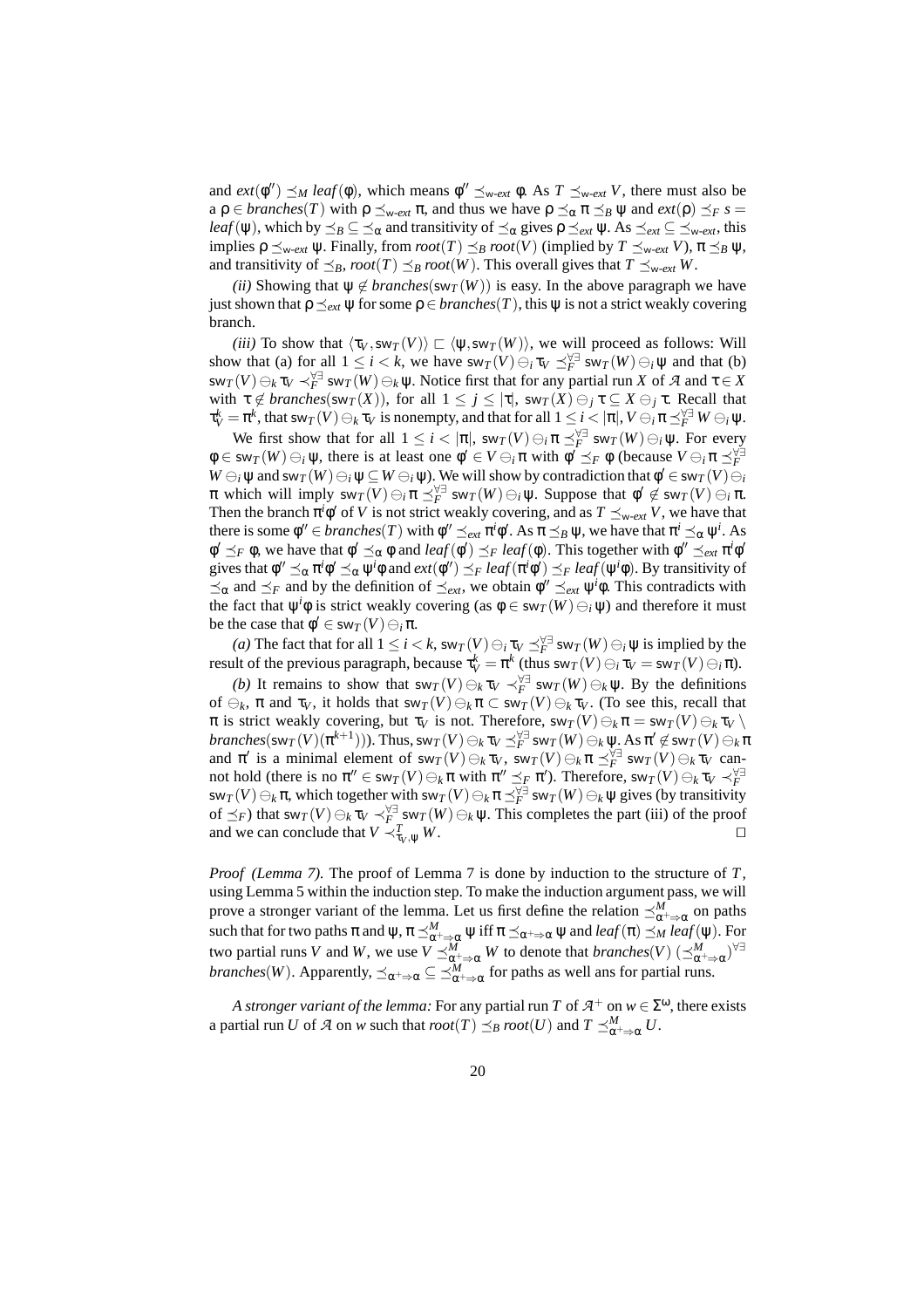It is obvious that the above statement implies the statement of the lemma. We will prove it by induction to the structure of *T*. In the base case,  $T = \{q\}$  for some  $q \in Q$ . If  $q \not\in \alpha^+$ , we can put  $U = \{q\} \mid \leq_M$  and  $\preceq_B$  are reflexive). If  $q \in \alpha^+$ , then by the definition of  $\alpha^+$ , there is  $p \in \alpha$  such that  $p \equiv_M q$ . This means that  $q \preceq_M p$  and  $p \preceq_M q$ . By the definition of  $\leq_M$ , there exists a mediator *s* with  $p \leq_F s \geq_B q$ . As  $\leq_F \subseteq \leq_\alpha$ ,  $s \in \alpha$ . Again by the definition of  $\preceq_M$ ,  $q \preceq_M p \preceq_F s \succeq_B q$  gives us  $q \preceq_M s \succeq_B q$  and we can put  $U = \{s\}.$ 

Suppose now that *T* is not only a root and that the stronger variant of the lemma holds for every partial run of  $A^+$  on *w* that is a proper subset of *T*. We choose some  $\pi \in T$  such that  $succ_T(\pi) \neq \emptyset$  and for every  $p \in succ_T(\pi)$ ,  $succ_T(\pi p) = \emptyset$ . Denote  $P =$ *succ<sub>T</sub>*( $\pi$ ) and  $q = \text{leaf}(\pi)$ . Let  $T' = T \setminus {\{\pi_p | p \in P\}}$ . *T*' is a partial run of  $A^+$  on *w* which is a proper subset of  $T$ , so we can apply the induction hypothesis. This gives us a partial run *V* of *A* on *w* such that  $root(T') \leq_B root(V)$  and  $T' \leq^M_{\alpha^+ \Rightarrow \alpha} V$ .

Let *Bad*<sup>*V*</sup>  $\subseteq$  *branches*(*V*) be the set such that  $\psi \in$  *BadV* iff there is no  $\phi \in$  *branches*(*T*) such that  $\phi \preceq^M_{\alpha^+ \Rightarrow \alpha} \psi$ , and let  $Good_V = branches(V) \setminus Bad_V$ . Intuitively,  $Bad_V$  contains the problematic branches because of which  $T \preceq^M_{\alpha^+ \Rightarrow \alpha} V$  does not hold.

By the definition of  $\delta^+$  and because  $q \xrightarrow{w_{|\pi|}} P$  is a transition of  $\mathcal{A}^+$ , there must be some  $s \in Q$ ,  $s \leq_M q$  where  $s \xrightarrow{w_{|\pi|}} P$  is a transition of  $\delta$ . We define an extension function *ext*<sub>*V*</sub> such that  $ext_V(\phi) = s$  for every  $\phi \in \text{Bad}_V$  and  $ext_V(\psi) = \text{leaf}(\psi)$  for every  $\psi \in Good_V$ . By applying Lemma 5 to *V* and *ext<sub>V</sub>*, we get a partial run *W* of *A* on *w* with  $V \leq_{\text{extry}} W$ . Now, for each  $\psi \in branches(W)$ , there is  $\phi \in branches(V)$  with  $\phi \preceq_{\text{ext}_V} \psi$ . As  $T' \preceq^M_{\alpha^+ \Rightarrow \alpha} V$ ,  $\rho \preceq^M_{\alpha^+ \Rightarrow \alpha} \phi$  for some  $\rho \in branches(T')$ . There are two cases of how  $ρ$  and  $ψ$  may be related, depending on  $φ$ :

- 1. If  $\phi \in Good_V$ , then  $ext(\phi) = leaf(\phi)$ . In this case, by the definitions of  $\preceq^M_{\alpha^+ \Rightarrow \alpha}$ and  $\preceq_{\text{ext}_V}$ , we have  $\rho \preceq_{\alpha^+ \Rightarrow \alpha} \phi \preceq_{\alpha} \psi$  and  $\text{leaf}(\rho) \preceq_M \text{leaf}(\phi) \preceq_F \text{leaf}(\psi)$ , which gives  $\rho \preceq_{\alpha^+ \Rightarrow \alpha} \psi$  and *leaf*( $\rho$ )  $\preceq_M$  *leaf*( $\psi$ ) (by the definition of  $\preceq_M$ ), meaning that ρ *<sup>M</sup>* α+⇒α ψ.
- 2. To analyze the case when  $\phi \in Bad_V$ , observe that  $\pi$  is the only branch of  $T'$  which is not a branch of *T*. Therefore, it has to be the case that  $\pi$  is the only branch of  $T'$  with  $\pi \preceq^M_{\alpha^+ \Rightarrow \alpha} \phi$  (If there was a another such a branch  $\pi'$  of  $T'$  with  $\pi' \preceq^M_{\alpha^+ \Rightarrow \alpha} \phi$ , then  $\phi \in \overline{Good}_V$  as  $\pi' \in branches(T)$ . There must be at leas one such a branch of T' as  $T' \preceq^M_{\alpha^+ \Rightarrow \alpha} V$ ). Thus  $\rho = \pi$ . According to the definition of *extv*, *extv* ( $\phi$ ) = *s*. Together with  $V \leq_{\text{ext}_V} W$ , we have  $\pi \leq^M_{\alpha+\Rightarrow \alpha} \phi \leq_\alpha \psi$  which gives  $\pi \leq_{\alpha+\Rightarrow \alpha} \psi$ . However, we cannot guarantee any further relation between *leaf*(φ) and *leaf*(ψ), and therefore we cannot derive  $leaf(\pi) \leq_M leaf(\psi)$  and  $\pi \leq^M_{\alpha^+ \Rightarrow \alpha} \psi$  as in the previous case.

We define the set  $Bad_W \subseteq branches(W)$  such as  $\psi \in Bad_W$  iff there is no  $\rho \in T$  with  $\rho \preceq_{\alpha+\Rightarrow\alpha}^{M} \psi$  and we let  $Good_W = branches(W) \setminus Bad_V$ . Analogically as  $Bad_V$ ,  $Bad_W$ contains the branches because of which  $T \preceq^M_{\alpha^+ \Rightarrow \alpha} W$  does not hold. Note that if  $\psi \in$ *Bad<sub>V</sub>*, then all the  $\phi \in branches(V)$  with  $\phi \preceq_{ext_V} \psi$  are as in the case (2) above, i.e.,  $\pi$ is the only branch of *T*<sup>'</sup> with  $\pi \leq_{\alpha^+ \Rightarrow \alpha}^M \phi$ . By the definition of  $\leq_{\text{ext}_V}$ ,  $s = \text{ext}_V(\phi) \leq_{\text{ext}_V}$ *leaf*( $\psi$ ). Therefore, by the definition of  $\preceq_F$ , there must be some transition *leaf*( $\psi$ )  $\stackrel{w}{\longrightarrow}$  $R_{\psi}$  of *A* where  $P \leq_F^{\forall \exists} R_{\psi}$ . We extend *W* by firing these transitions for every  $\psi \in Bad_W$ , in which way we get a run  $X = W \cup \{ \psi R_w \mid \psi \in \text{Bad}_W \}$  of  $\mathcal A$  on  $w$ .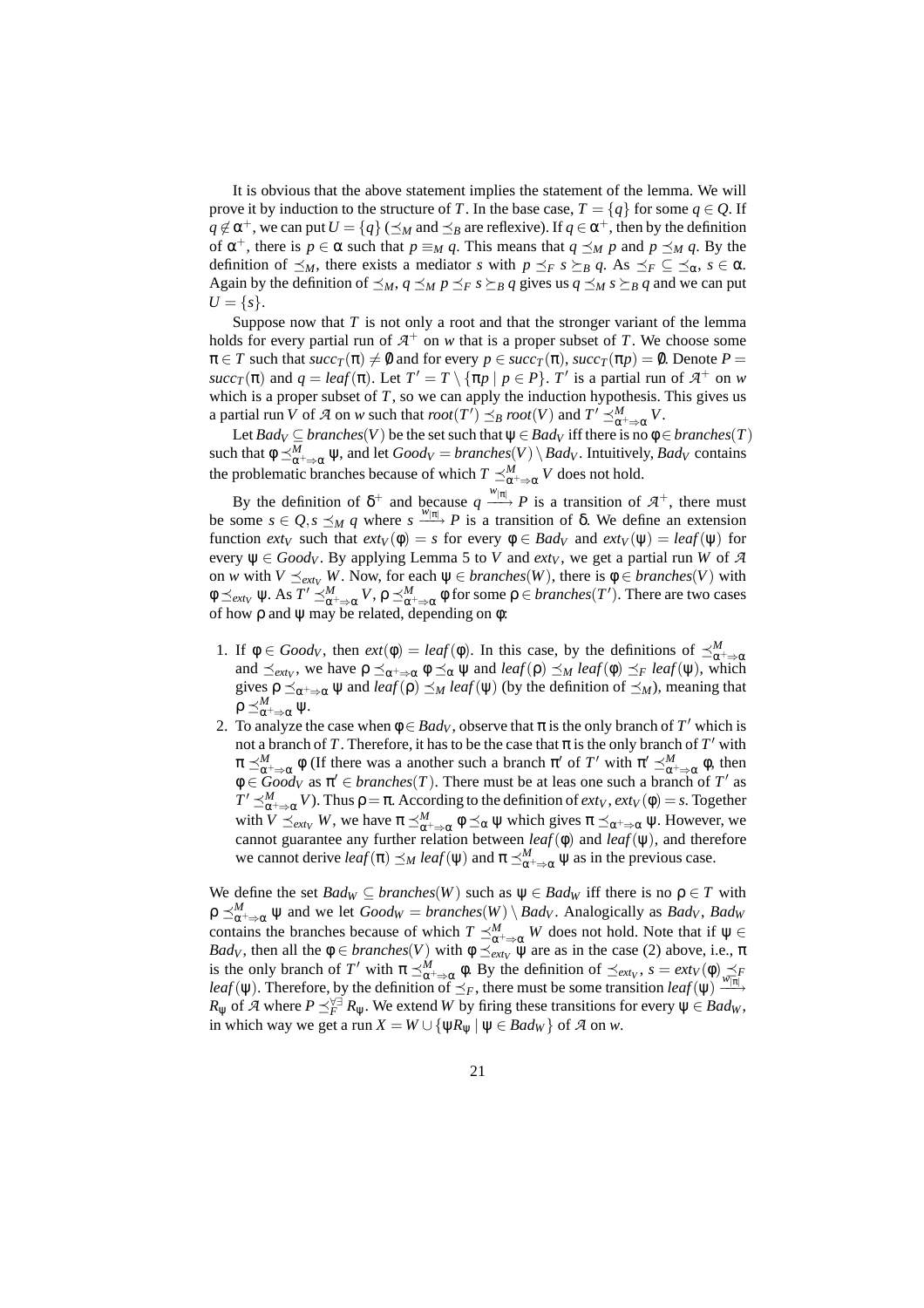Let us use  $New_X = \{wR_w | w \in Bad_W\}$  to denote the branches of X that erased by firing the transitions. Observe that *branches*(*X*) =  $Good_W \cup New_X$ . Recall that for all  $\Psi \in Bad_W$ ,  $\pi \preceq_{\alpha^+ \Rightarrow \alpha} \Psi$  and that for every  $\Psi \in New_X$ , there is some  $p \in P$  such that  $p \leq_F \text{leaf}(\psi)$ . We will define an extension function *ext<sub>X</sub>* of *X* as follows:

- 1. If  $\psi \in Good_W$ ,  $ext_X(\psi) = leaf(\psi)$ .
- 2. If  $\psi \in New_X$  and there is  $p \in P$  with  $p \leq_F \text{leaf}(\psi)$  and  $p \leq_{\alpha^+ \Rightarrow \alpha} \text{leaf}(\psi)$ , we let  $ext_X(\Psi) = leaf(\Psi).$
- 3. If  $\psi \in New_X$  and there is no  $p \in P$  with  $p \preceq_F \text{leaf}(\psi)$  and  $p \preceq_{\alpha^+ \Rightarrow \alpha} \text{leaf}(\psi)$ , we proceed as follwos. By the definition of  $New_X$ , there is some  $p' \in P$  such that  $p' \preceq_F \text{leaf}(\psi)$ . Because of  $\preceq_F \subseteq \preceq_\alpha$ , the fact that  $p' \preceq_F \text{leaf}(\psi)$  and not  $p' \preceq_{\alpha^+ \Rightarrow \alpha} \text{leaf}(\psi)$  implies that  $p'$ ,  $\text{leaf}(\psi) \not\in \alpha$  and  $p' \in \alpha^+$ . This by the definition of  $\alpha^+$  means that there is some  $v \in \alpha$  with  $p' \equiv_M v$ . We put  $ext_X(\psi) = v$ .

We apply Lemma 5 to *X* and  $ext{ext{x}}$ , which gives us a partial run *U* of *A* on *w* with  $X \preceq_{\text{ext}_X} U$ . We will check that *U* satisfies the statement of the stronger variant of the lemma. We will first prove that that  $T \preceq^M_{\alpha^+ \Rightarrow \alpha} U$ . For each  $\tau \in branches(U)$ , there is  $\psi \in branches(X)$  with  $\psi \leq_{\text{ext}_X} \tau$ . We will derive that there is some  $\rho \in branches(T)$ with  $\rho \preceq^M_{\alpha^+ \Rightarrow \alpha} \tau$ . The argument will depend on which of the above three types  $\psi$  is of:

- 1. If  $\psi \in Good_W$ , then there is some  $\rho \in T$  with  $\rho \preceq^M_{\alpha^+ \Rightarrow \alpha} \psi$ . Recall that  $ext_X(\psi) =$ *leaf* ( $\psi$ ) in this case. Thus, by the definitions of  $\preceq^M_{\alpha^+ \Rightarrow \alpha}$  and  $\preceq_{ext_X}$ , we have  $\rho \preceq_{\alpha^+ \Rightarrow \alpha}$  $\Psi \preceq_{\alpha} \tau$  and *leaf*( $\rho$ )  $\preceq_M$  *leaf*( $\Psi$ )  $\preceq_F$  *leaf*( $\tau$ ), which gives  $\rho \preceq_{\alpha^+ \Rightarrow \alpha} \tau$  and *leaf*( $\rho$ )  $\preceq_M$ *leaf*(τ), i.e.,  $\rho \preceq^M_{\alpha^+ \Rightarrow \alpha}$  τ.
- 2. If  $\psi \in New_X$  and there is some  $p \in P$  with  $p \leq_F \text{leaf}(\psi)$  and  $p \leq_{\alpha^+ \Rightarrow \alpha} \text{leaf}(\psi)$ , then by the definition of  $ext_X$ ,  $ext_X(\psi) = leaf(\psi)$ . Recall that as  $\psi^{|\psi|-1} \in Bad_W$ ,  $\pi \preceq_{\alpha^+ \Rightarrow \alpha} \psi^{|\psi|-1}$ . Therefore, also  $\pi p \preceq_{\alpha^+ \Rightarrow \alpha} \psi$ . By the definition of  $\preceq_{\text{ext}_X}$ , we have that  $\Psi \preceq_{\alpha} \tau$  and *leaf*( $\Psi$ )  $\preceq_F \text{leaf}(\tau)$ . Finally,  $\pi p \preceq_{\alpha^+ \Rightarrow \alpha} \Psi \preceq_{\alpha} \tau$  and  $p \preceq_F$  $\text{leaf}(\psi) \leq_F \text{leaf}(\tau)$  together imply that  $\pi p \leq^M_{\alpha^+ \Rightarrow \alpha} \tau$ .
- 3. If  $\psi \in New_X$  and there is no  $p \in P$  with  $p \preceq_F \text{leaf}(\psi)$  and  $p \preceq_{\alpha^+ \Rightarrow \alpha} \text{leaf}(\psi)$ , then by the definition of  $ext_X$ ,  $ext_X(\psi) = v$ , where  $v \in \alpha$  and  $p' \equiv_M v, p' \preceq_F \text{leaf}(\psi)$ for some  $p' \in P$ . By  $\psi \preceq_{ext_X} \tau$ , we have  $\psi \preceq_{\alpha} \tau$  and  $\nu \preceq_F \text{leaf}(\tau)$ . Thus, by the  $\forall$   $\in$  *P*. By  $\psi \preceq_{\text{ext}_X} \tau$ , we have  $\psi \preceq_{\alpha} \tau$  and  $\nu \preceq_F \text{leaf}(\tau)$ . Thus, by the definition of  $\preceq_M$ ,  $p' \equiv_M v \preceq_F \text{leaf}(\tau)$  gives  $p' \preceq_M \text{leaf}(\psi)$ . As  $\preceq_F \subseteq \preceq_\alpha$ , we have that  $leaf(\tau) \in \alpha$  and thus  $p' \preceq_{\alpha^+ \Rightarrow \alpha} leaf(\tau)$ . As  $\psi^{|\psi|-1} \in Bad_W$ , we have that  $\pi \preceq_{\alpha^+ \Rightarrow \alpha} \psi^{|\psi|-1}$ . Together with  $\psi \preceq_{\alpha} \tau$ , this gives  $\pi p' \preceq_{\alpha^+ \Rightarrow \alpha} \tau$ . Therefore,  $πp' \preceq^M_{α^+ \Rightarrow α}$  τ.

Thus, we have proven that  $T \preceq^M_{\alpha^+ \Rightarrow \alpha} U$ . Finally, as  $V \preceq_{\text{ext}_V} W$  and  $X \preceq_{\text{ext}_X} U$ , we have  $root(V) \leq_B root(W)$  and  $root(X) \leq_B root(U)$ . Together with  $root(X) = root(W)$ and  $root(T) = root(T') \leq_B root(V)$ , we have  $root(T) \leq_B root(V) \leq_B root(X) \leq_B root(U)$ . By transitivity of  $\preceq_B$ ,  $root(T) \preceq_B root(U)$ . We have verified that *U* satisfies the statement of the of the stronger variant of the lemma, which concludes the proof. □

# **D.3 Relating Accepting Runs of** *A* <sup>+</sup> **and** *A*

**Lemma 9.** *A run T of A with root* $(T) = 1$  *is accepting if and only if for every*  $\pi \in T$ , *there exists a constant*  $k_{\pi} \in \mathbb{N}$  *such that every*  $\psi$  *with*  $\pi \psi \in T$  *and*  $|\psi| > k$  *contains an accepting state.*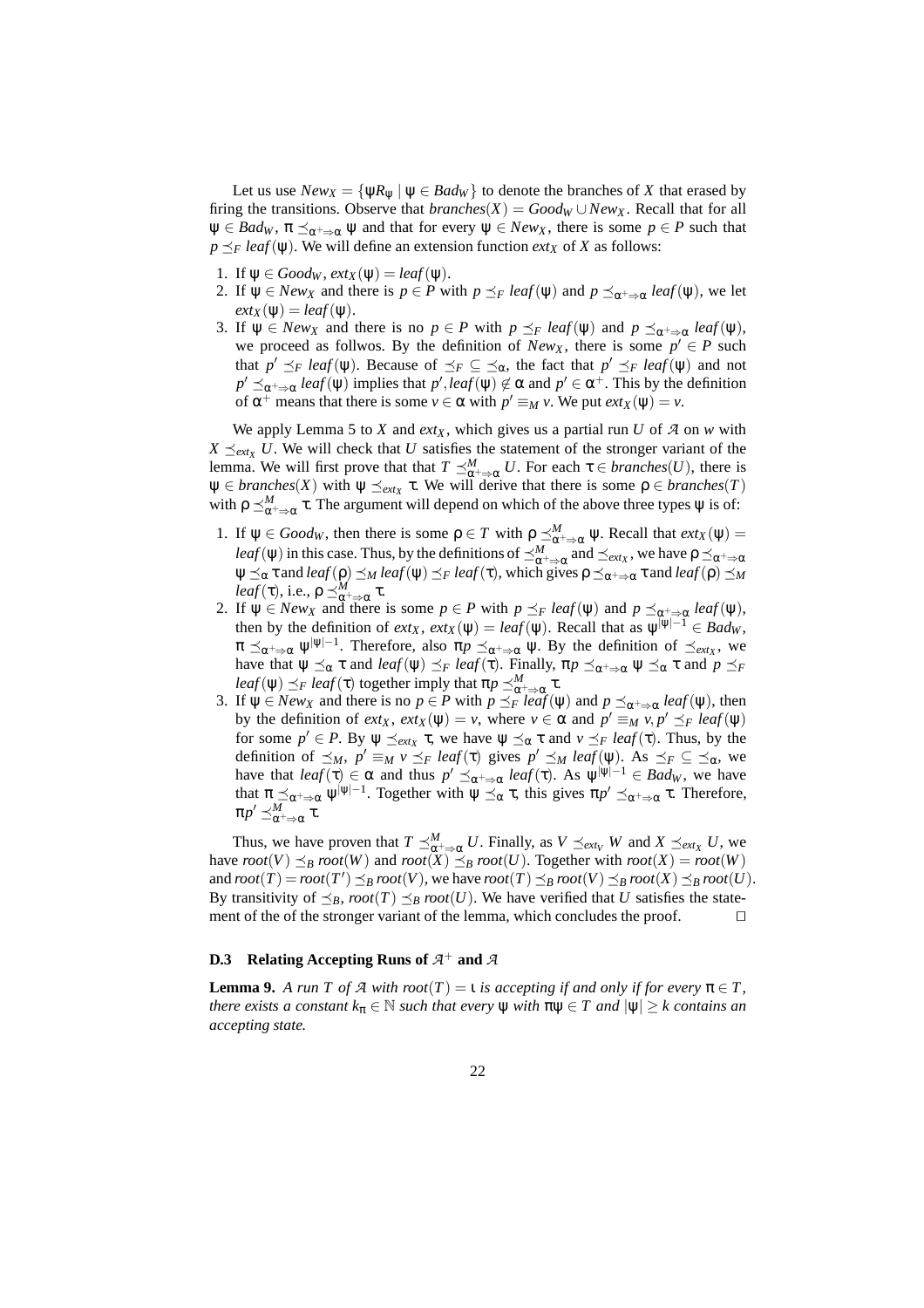*Proof.* (*if*) For every  $\pi \in *branches*(*T*)$ , there is an infinite sequence of  $k_0, k_1, \ldots$  such that:

- $k_0 = 0$  and
- $-$  for all *i* ∈ N, *k<sub>i</sub>* = *k<sub>i−1</sub>* + *k*<sub>π<sup>n</sup></sub> where *n* = *k<sub>i−1</sub>* + 1.

For all  $i \in \mathbb{N}$ , every segment of  $\pi$  between  $k_{i-1}+1$  and  $k_i$  contains and accepting state, so,  $\pi$  contains infinitely many accepting states.

*(only if)* By contradiction. Suppose that there is  $\pi \in T$  for which there is no  $k_{\pi}$ . We will show that in this case, there must be  $\psi \in Q^{\omega}$  such that  $\pi \psi \in branches(T)$  and  $\psi$ does not contain an accepting state (which contradicts with the assumption that *T* is accepting).

We will give a procedure which for each  $i \in \mathbb{N}$  returns  $\psi^i$  (based on the knowledge of  $\psi^{i-1}$ ). For each  $i \in \mathbb{N}^0$ , we will keep the invariant that for  $\pi \psi^i$ , there is no  $k_{\pi \psi^i}$  and that  $\psi^i$  does not contain an accepting state. As  $\psi^0 = \varepsilon$ , the invariant holds for  $i = 0$ .

Let the invariant hold for  $i-1$ ,  $i \in \mathbb{N}$ , and suppose that we have already constructed  $\Psi^{i-1}$ . There must be some  $q \in succ_T(\pi \Psi^{i-1})$  such that  $q \notin \alpha$ , otherwise  $\pi \Psi^{i-1} = 1$ , which contradicts the invariant for *i* – 1. We put  $\psi^i = \psi^{i-1}q$ . Observe that the invariant is satisfied for *i* too. Therefore, we can construct the *i*th prefix  $\psi^i$  of  $\psi$  that does not contain an accepting state for every  $i \in \mathbb{N}$ . This proves that there is a branch  $\pi \psi$  of *T* where ψ does not contain an accepting state, which contradicts the assumption that *T* is accepting. ⊓⊔

**Lemma 10.** *For every accepting run T of*  $A^+$  *a word w*  $\in \Sigma^{\omega}$ *, there exists an accepting run U of A on w.*

*Proof.* For a tree *X* over *Q*, let  $X(i) = {\pi \in X \mid |\pi| \le i}$  be the *i*th prefix of  $X(X(0)) =$ 0). From Lemma 7, for each  $i \in \mathbb{N}$ , there is a partial run  $U_i$  of  $\mathcal A$  on  $w$  such that  $T(i) \preceq_{\alpha^+ \Rightarrow \alpha} U_i$  and  $root(T(i)) \preceq_B root(U_i)$ . As  $\preceq_B \subseteq \preceq_i$ ,  $root(U_i) = i$ . Note that for all  $\pi \in branches(U_i)$ ,  $|\pi|$  equals *i*, because only paths of the same length can be related by  $\preceq_{\alpha^+\Rightarrow\alpha}$ . Denote  $\mathbb{U}^{\infty} = \{U_1, U_2, \dots\}$ .  $\mathbb{U}^{\infty}$  is an infinite set that for each  $k \in \mathbb{N}$  contains a partial run  $U_k$  of  $\mathcal A$  with all the branches of the length  $k$ . We will use  $\mathbb U^{\infty}$  to construct the infinite accepting run *U*.

Observe that for any infinite set  $\mathbb{V}^{\infty}$  of partial runs of  $\mathcal A$  and for any  $i \in \mathbb{N}$ , there has to be at least one partial run *W* of *A* such that for infinitely many  $V \in \mathbb{V}^{\infty}$ ,  $W = V(i)$ . The reason is that for any  $i \in \mathbb{N}$ , there is obviously only finitely many of possible partial runs of the height *i* that *A* can generate.

We prove the existence of *U* by giving a procedure, which for every  $k \in \mathbb{N}$  gives the *k*th prefix  $U(k)$  of  $U$ .

- $-$  Let  $\mathbb{U}_0^{\infty} = \mathbb{U}^{\infty}$  and let  $U(0) = \emptyset$ .
- **–** For every  $k \in \mathbb{N}$ ,  $U(k)$  is derived from  $U(k-1)$  as follows. Let  $\mathbb{U}_k^{\infty} \subseteq \mathbb{U}^{\infty}$  be defined as the set such that for all  $i \in \mathbb{N}$ ,  $U_i \in \mathbb{U}_k^{\infty}$  iff  $U(k-1) = U_i(k-1)$ . In other words,  $\mathbb{U}_k^{\infty}$  is the subset of  $\mathbb{U}^{\infty}$  of the partial runs with the *i*th prefix equal to *U*(*k* − 1). Then,  $U(k) = U_n(k)$  for some  $n \geq k$  such that  $U_n \in \mathbb{U}_k^{\infty}$  and there is infinitely many *m* ∈ N such that  $U_m$  ∈  $\mathbb{U}_k^{\infty}$  and  $U_n(k) = U_m(k)$ . I other words,  $U(k)$  is a tree that appears as the *k*th prefix of infinitely many partial runs in  $\mathbb{U}_k^{\infty}$ .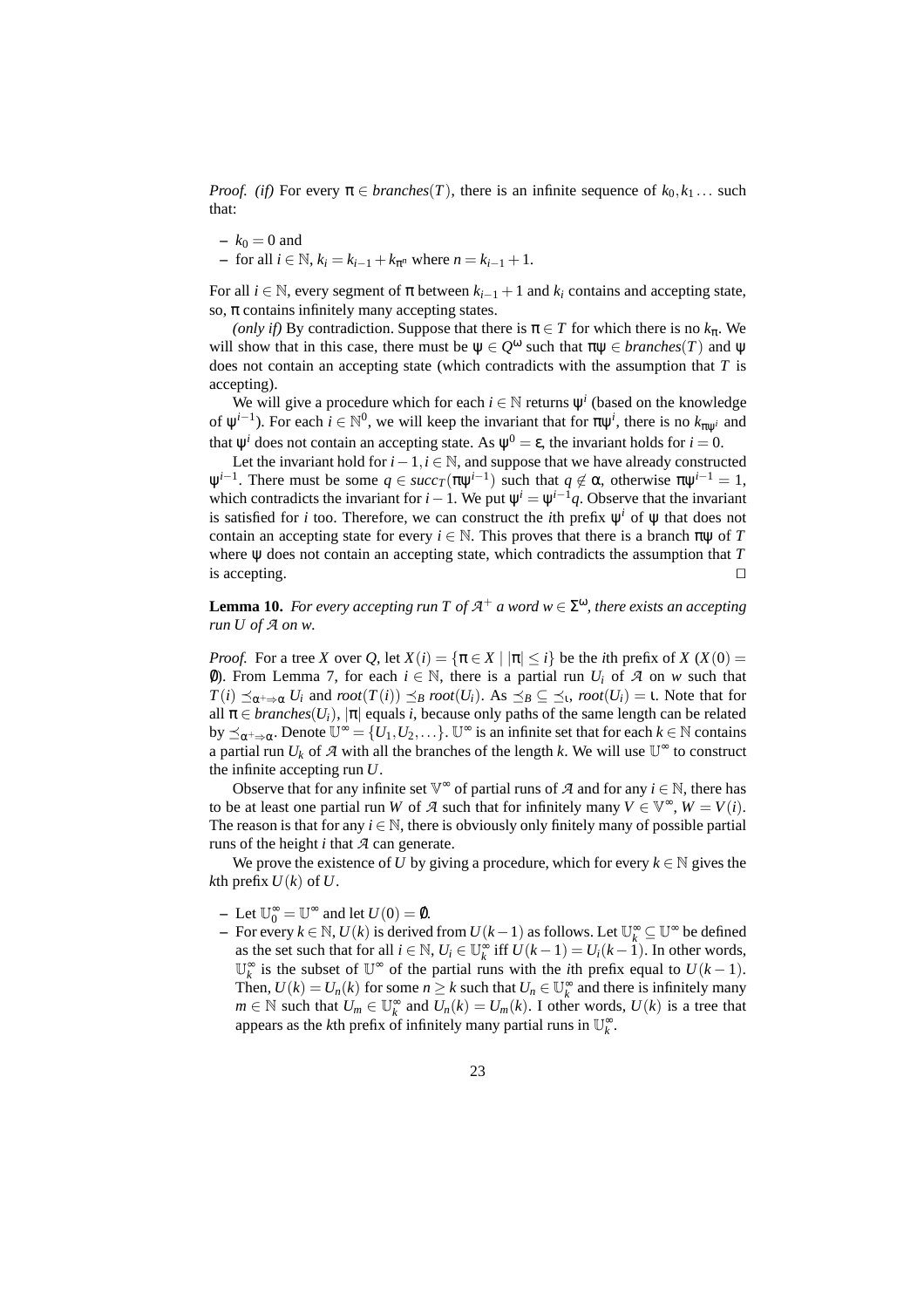To see that this construction is well defined, observe that:

 $\mathbb{U}_0^{\infty}$  is infinite, and

**−** for all  $k \in \mathbb{N}$ , if  $\mathbb{U}_{k-1}^{\infty}$  is infinite, then  $U(k-1)$  is defined and  $\mathbb{U}_{k}^{\infty}$  is infinite.

Thus,  $U(k)$  is well defined for every  $k \in \mathbb{N}$  and U is a run of A.

I remains to show that *U* is accepting. We will show that for every  $\pi \in U$ , there is  $k_{\pi} \in \mathbb{N}$  such that every  $\psi$  with  $\pi \psi \in T$  and  $|\psi| \geq k$  contains an accepting state. By Lemma 9, it will follow that *U* is accepting.

Let us choose arbitrary  $\pi \in U$ . Let  $n = |\pi|$ . By Lemma 9, for every  $\pi' \in branches(T_n)$ , there is there is  $k_{\pi'} \in \mathbb{N}$  such that every  $\psi'$  with  $\pi' \psi' \in T$  and  $|\psi'| \geq k_{\pi'}$  contains an accepting state. Let  $k = \max\{k_{\pi'} \mid \pi' \in branches(T(n))\}$ . By the construction of *U*,  $T(n+k) \preceq_{\alpha^+ \Rightarrow \alpha} U(n+k)$ . This implies that for every  $\pi'' \in branches(U(n))$ , every  $\psi''$ with  $\pi''\psi'' \in T$  and  $|\psi''| \geq k$  contains an accepting state. As  $\pi$  in *branches*(*U*(*n*)), we can put  $k_{\pi} = k$  and we are done.

*Proof (Theorem 1).* The inclusion  $\mathcal{L}(\mathcal{A}) \subseteq \mathcal{L}(\mathcal{A}^+)$  is obvious as  $\mathcal{L}(\mathcal{A}^+)$  has riches both transition function and the set of accepting states. The inclusion  $L(A^+) \subseteq L(A)$  follows immediately from Lemma 10. ⊓⊔

# **E** Correctness and Complexity of Computing  $\prec_B$

*Proof (Theorem 2). (if)* We define  $\preceq$  to be a binary relation on *Q* such that  $p \preceq r$  iff  $p^{\odot} \preceq^{I} r^{\odot}$ . We show that  $\preceq$  is a backward simulation on *Q* which immediately implies the result.

Suppose that  $p \le r$  and  $p' \stackrel{a}{\rightarrow} \{p\} \cup P$  where  $p \notin P$  is a transition of *A*. Since  $p \le r$ , we know that  $p^{\odot} \preceq^l r^{\odot}$ ; and since  $p' \stackrel{a}{\rightarrow} \{p\} \cup P$  is a transition of *A*, we know by definition of  $A^{\odot}$  that  $p^{\odot} \stackrel{a}{\rightarrow} (p',a,P)^{\odot}$  and  $(p',a,P)^{\odot} \stackrel{a}{\rightarrow} p'^{\odot}$  are transitions in  $A^{\odot}$ . Since  $\leq^l$  is a simulation, we can find two transitions  $r^{\odot} \stackrel{a}{\rightarrow} (r',a,R)^{\odot}$  and  $(r',a,R)^{\odot} \stackrel{a}{\rightarrow} r'^{\odot}$ in  $A^{\odot}$  with  $(p', a, P)^{\odot} \preceq_L (r', a, R)^{\odot}$  and  $p'^{\odot} \preceq_L r'^{\odot}$ . From  $p'^{\odot} \preceq^I r'^{\odot}$ ,  $(p', a, P)^{\odot} \preceq^I$  $(r', a, R)^\odot$ , and the definition of the initial preorder *I*, we have  $p' \le r'$  and  $P \le \nsubseteq F$  *R*. It follows that  $\preceq$  is in fact a backward simulation.

*(only if)* Define  $\preceq_{\odot}$  as a binary relation on  $Q^{\odot}$  such that  $p^{\odot} \preceq_{\odot} r^{\odot}$  iff  $p \preceq_{B} r$  and  $(p,a,P)$ <sup>⊙</sup>  $\preceq_{\odot} (r,a,R)$ <sup>⊙</sup> iff  $P \preceq_F^{\forall \exists} R$  and  $p \preceq_B r$ . By definition,  $\preceq_{\odot} \subseteq I$ . We show that  $\preceq_{\odot}$ is a simulation on  $Q^{\odot}$  which immediately implies the result. In the proof, we consider two sorts of states in *A* <sup>⊙</sup>; namely those corresponding to states and those corresponding to "environments".

Suppose that  $p^{\odot} \preceq_{\odot} r^{\odot}$  and the transition  $p^{\odot} \stackrel{a}{\rightarrow} (p', a, P)^{\odot}$  is in  $A^{\odot}$ . Since  $p^{\odot} \preceq_{\odot}$ *r*<sup>⊙</sup>, we know that  $p \leq_B r$ . From the transition  $p^{\odot} \stackrel{a}{\rightarrow} (p', a, P)^{\odot}$  and by definition of  $A^{\odot}$ ,  $p' \stackrel{a}{\rightarrow} P \cup \{p\}$  is a transition in *A*. Since  $p \leq_B r$ , there exists a transition  $r' \stackrel{a}{\rightarrow} R \cup \{r\}$  in *A* such that  $p' \leq_B r'$  and  $P \leq_F^{\forall \exists} R$ . It follows that there exists a transition  $r^{\odot} \xrightarrow{a} (r', a, R)^{\odot}$ in  $A^{\odot}$  such that  $(p', a, P)^{\odot} \preceq_{\odot} (r', a, R)^{\odot}$ .

Suppose that  $(p, a, P)$ <sup>©</sup>  $\preceq_{\odot} (r, a, R)$ <sup>©</sup> and the transition  $(p, a, P)$ <sup>⊙</sup>  $\stackrel{a}{\rightarrow} p$ <sup>⊙</sup> is in  $A$ <sup>⊙</sup>. Since  $(p, a, P)$ <sup>⊙</sup>  $\preceq_{\odot} (r, a, R)$ <sup>⊙</sup>, we know that  $P \preceq_F^{\forall \exists} R$  and  $p \preceq_B r$ . By definition of  $A^{\odot}$ , the transition  $(r, a, R)$ <sup>⊙</sup>  $\stackrel{a}{\rightarrow} r$ <sup>⊙</sup> is in *A*<sup>⊙</sup>. Since  $p \leq_B r$ , we have  $p$ <sup>⊙</sup>  $\preceq_{\odot} r$ <sup>⊙</sup>. Together we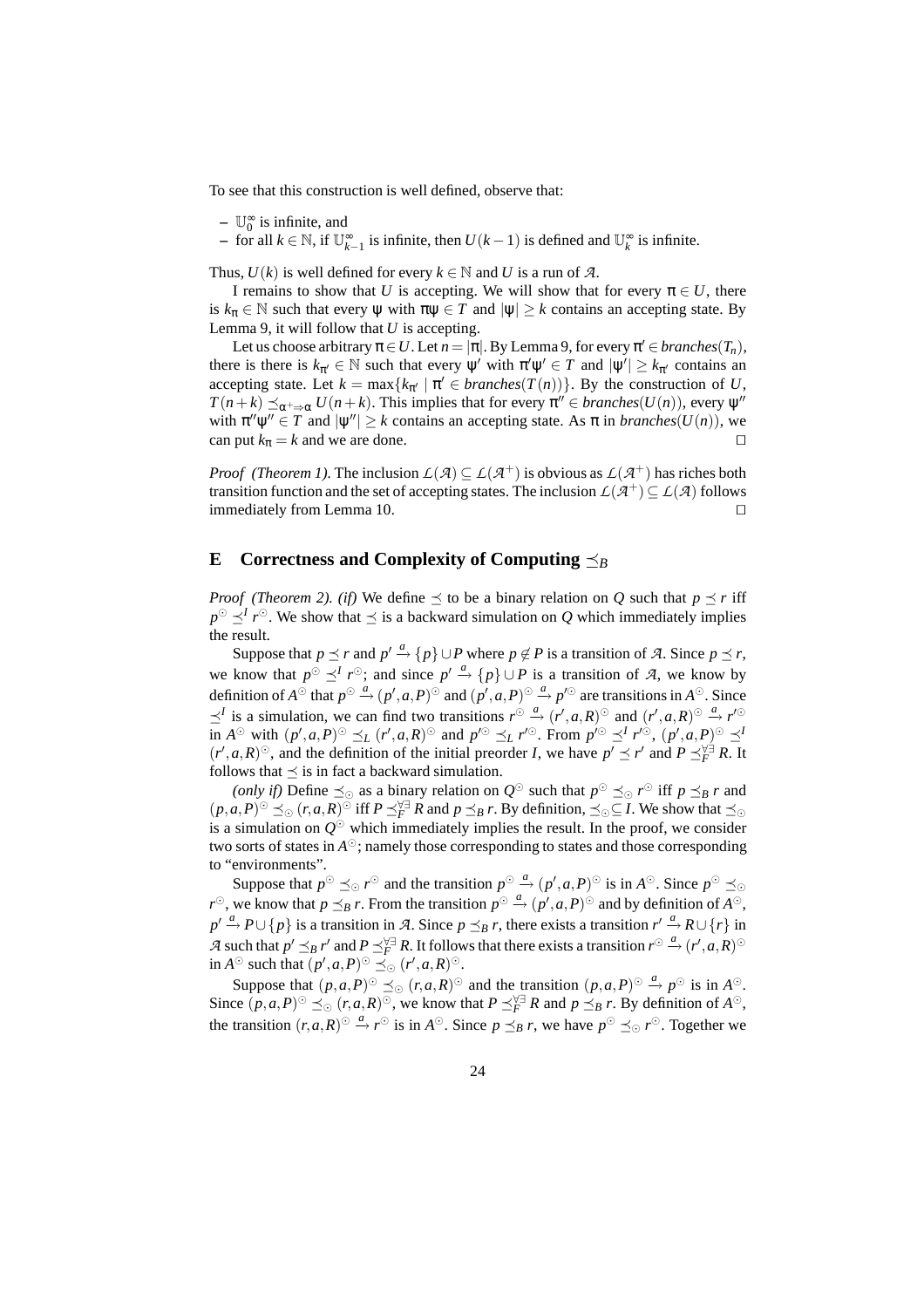have there exists a transition  $(r, a, R)$ <sup> $\odot$ </sup>  $\stackrel{a}{\rightarrow} r$ <sup> $\odot$ </sup> in  $A$ <sup> $\odot$ </sup> such that  $p$ <sup> $\odot$ </sup>  $\preceq_{\odot} r$ <sup> $\odot$ </sup>. It follows that  $\preceq_{\odot}$  is a simulation on  $Q^{\odot}$ . <sup>⊙</sup>. ⊓⊔

*Proof (Theorem 3).* The complexity comes from three parts of the entire procedure: (1) compiling  $\mathcal A$  into its corresponding LTS  $A^\odot$ , (2) computing the initial preorder *I*, and (3) running the algorithm for computing the LTS simulation. The LTS  $A^{\odot}$  has at most *nm*+*n* states and 2*nm* transitions. It is trivial that Part (1) has both time and space complexity  $O(nm)$ . As we explained in Appendix A, Part(2) has time complexity  $O(n^2m^2)$ and space complexity  $O(nm^2)$ . From the size of the LTS obtained from Part (1), Part (3) has time complexity  $O(|\Sigma|n^2m^2)$  and space complexity  $O(|\Sigma|n^2m^2)$ . It follows that computing backward simulation has time complexity  $O(|\Sigma|n^2m^2)$  and space complexity  $O(|\Sigma|n^2m^2)$ . Under our definition of ABA, every state has at least one outgoing transition for each symbol in  $\Sigma$ . It follows that  $m \geq |\Sigma|n$ . Therefore, we can also say that the procedure for computing maximal backward simulation has time complexity  $O(nm^3)$ and space complexity  $O(nm^3)$ .

⊓⊔

#### **F Counterexamples**

#### **F.1 Backward Simulation Cannot Be Used For Quotienting**

Consider the following ABA  $A = (\{a,b\}, \{s_0, s_1, s_2, s_3, s_4, s_5, s_6\}, s_0, \delta, \{s_0, s_1, s_2, s_3, s_4, s_5, s_6\})$  $s_5, s_6$ }), where  $s_0 \xrightarrow{a} \{s_4\}$ ,  $s_0 \xrightarrow{a} \{s_1\}$ ,  $s_0 \xrightarrow{b} \{s_0\}$ ,  $s_1 \xrightarrow{b} \{s_2, s_5\}$ ,  $s_1 \xrightarrow{b} \{s_1, s_3\}$ ,  $s_2 \xrightarrow{b}$  $\{s_2, s_3\}$ ,  $s_3 \xrightarrow{a} \{s_0\}$ ,  $s_4 \xrightarrow{b} \{s_4, s_6\}$ ,  $s_5 \xrightarrow{b} \{s_0\}$ , and  $s_6 \xrightarrow{a} \{s_0\}$  are transitions of *A*. The maximal forward simulation relation  $\preceq_F$  in *A* is {( $s_0$ , $s_0$ ), ( $s_1$ , $s_0$ ), ( $s_1$ , $s_1$ ), ( $s_1$ , $s_5$ ),  $(s_2,s_0), (s_2,s_1), (s_2,s_2), (s_2,s_4), (s_2,s_5), (s_3,s_3), (s_3,s_6), (s_4,s_0), (s_4,s_1), (s_4,s_2), (s_4,s_4),$  $(s_4, s_5)$ ,  $(s_5, s_0)$ ,  $(s_5, s_5)$ ,  $(s_6, s_3)$ ,  $(s_6, s_6)$ . The maximal backward simulation relation  $\preceq_B$  parameterized with  $\preceq_F$  is  $\{(s_0, s_0), (s_1, s_1), (s_1, s_4), (s_2, s_2), (s_3, s_3), (s_4, s_1), (s_4, s_4)\}$ (*s*5,*s*2), (*s*5,*s*3), (*s*5,*s*5), (*s*5,*s*6), (*s*6,*s*2), (*s*6,*s*3), (*s*6,*s*5), (*s*6,*s*6)}.

If we collapse states wrt.  $\leq_M$  (i.e., two sets of states  $\{s_1, s_4\}$ ,  $\{s_5, s_6\}$  are collapsed), we will get the following ABA  $\mathcal{A}' = (\{a,b\}, \{s_0,s_1,s_2,s_3,s_4\}, s_0, \delta, \{s_0,s_1,s_2,s_3,s_4\}),$ where  $s_0 \xrightarrow{a} \{s_1\}$ ,  $s_0 \xrightarrow{b} \{s_0\}$ ,  $s_1 \xrightarrow{b} \{s_2, s_4\}$ ,  $s_1 \xrightarrow{b} \{s_1, s_4\}$ ,  $s_1 \xrightarrow{b} \{s_1, s_3\}$ ,  $s_2 \xrightarrow{b} \{s_2, s_3\}$ ,  $s_3 \xrightarrow{a} \{s_0\}$ ,  $s_4 \xrightarrow{a} \{s_0\}$ , and  $s_4 \xrightarrow{b} \{s_0\}$  are transitions of  $\mathcal{A}'$ .

Note that  $A'$  accepts the word  $ab^{\omega}$ , but  $A$  does not.

#### **F.2** Mediated Minimization Cannot Be Used On An  $\preceq_F$ -Ambiguous ABA

Consider the following ABA  $\mathcal{A} = (\{a,b\}, \{s_0,s_1,s_2,s_3,s_4\}, s_0, \delta, \{s_4\})$ , where  $s_0 \stackrel{a}{\rightarrow}$  $\{s_1, s_2, s_3\}, s_1 \stackrel{b}{\rightarrow} \{s_4\}, s_2 \stackrel{b}{\rightarrow} \{s_4\}, s_3 \stackrel{b}{\rightarrow} \{s_4\}, s_3 \stackrel{a}{\rightarrow} \{s_1, s_2, s_3\}, \text{ and } s_4 \stackrel{a}{\rightarrow} \{s_4\} \text{ are tran-}$ sitions of *A*. The maximal forward simulation relation  $\leq_F$  in *A* is {(*s*<sub>0</sub>,*s*<sub>0</sub>), (*s*<sub>0</sub>,*s*<sub>3</sub>), (*s*1,*s*1), (*s*1,*s*2), (*s*1,*s*3), (*s*2,*s*1), (*s*2,*s*2), (*s*2,*s*3), (*s*3,*s*3), (*s*4,*s*4)}. From *s*<sup>1</sup> ≡*<sup>F</sup> s*<sup>2</sup> and the transition  $s_0 \xrightarrow{a} \{s_1, s_2, s_3\}$  we can find that *A* is  $\preceq_F$ -ambiguous. The maximal backward simulation relation  $\leq_B$  parameterized with  $\leq_F$  is  $\{(s_0, s_0), (s_1, s_1), (s_1, s_2),\}$